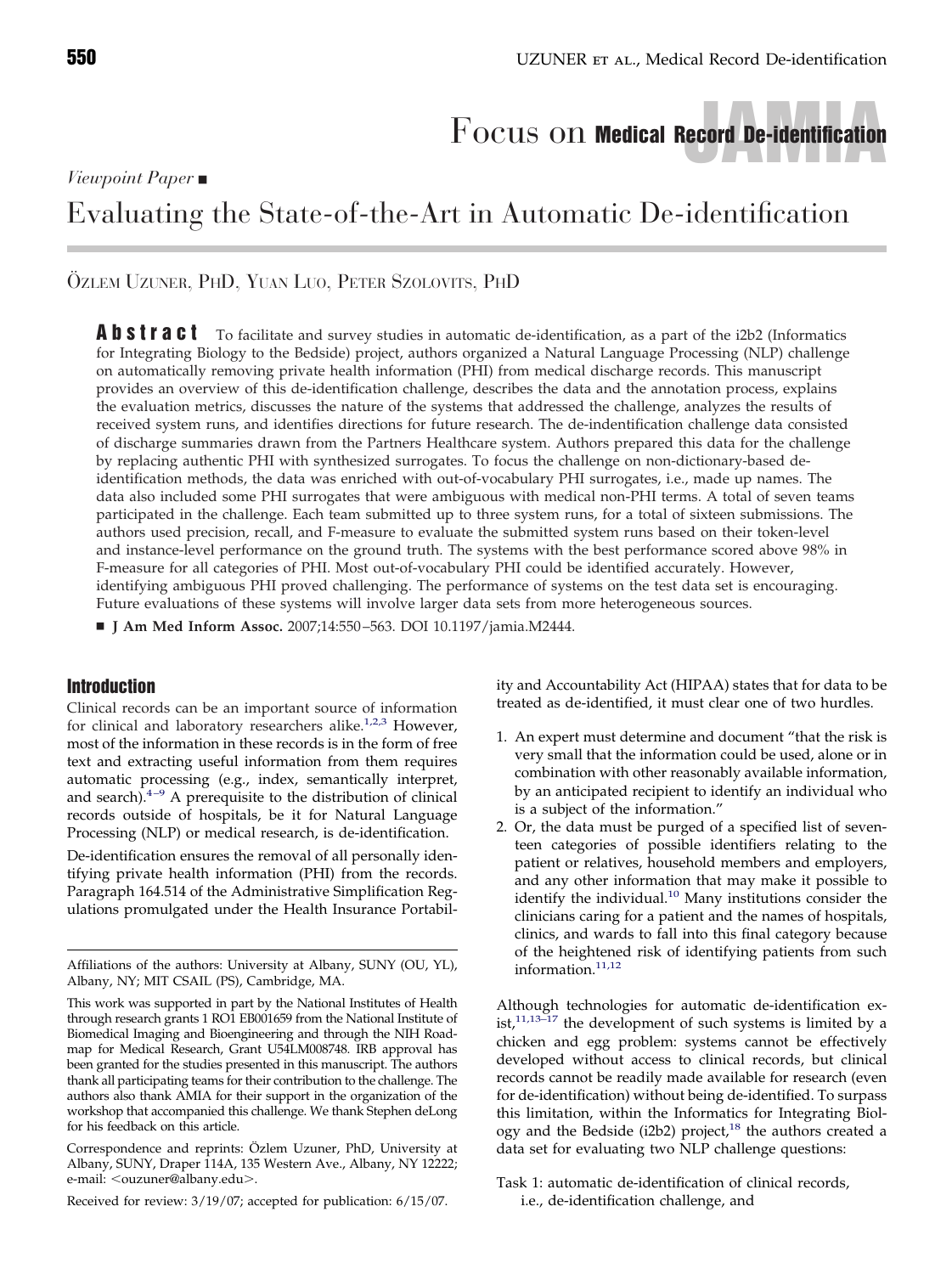Task 2: identification of the smoking status of patients, i.e., smoking challenge.

The two challenges were run as shared-tasks. In other words, all participating teams were asked to study the two challenge questions on the same data and their results were compared to the same gold standard. The challenges were accompanied by a workshop, co-sponsored by i2b2 and the American Medical Informatics Association (AMIA), which provided a forum for the presentation and discussion of resulting research findings.<sup>19</sup>

A total of eighteen teams participated in the two challenges: seven in de-identification and eleven in smoking. This manuscript describes the data and evaluation metrics of the de-identification challenge, provides an overview of the systems that participated in this challenge, and tries to draw conclusions about the state-of-the-art and the future of de-identification. The details of the smoking challenge can be found in Uzuner et al.<sup>20</sup>

## **Problem Definition and Related Work**

De-identification resembles traditional Named Entity Recognition (NER). Outside of the biomedical domain, the Message Understanding Conference  $(MUC)^{21}$  has served as a venue for the evaluation of NER systems. The Named Entity tasks of MUC tested systems for their ability to recognize organizations, persons, locations, dates and times (relative and absolute), currency/percentage values, artifacts (e.g., television), anaphoric references (e.g., the plane), etc. Following MUC, the National Institute of Standards and Technology (NIST) organized the Information Extraction— Named Entity task<sup>22</sup> and the Automatic Content Extraction (ACE) tasks.<sup>23</sup> Both of NIST's tasks and MUC's NER evaluations were run on newswire text.

In the biomedical domain, Critical Assessment of Information Extraction Systems in Biology (BioCreAtIvE) $^{24}$  enabled studies on automatic identification of biomedical entities, e.g., genes and proteins, in text drawn from various databases including PubMed,<sup>25</sup> FlyBase,<sup>26</sup> Mouse Genome Informatics,<sup>27</sup> Saccharomyces Genome Database,<sup>28</sup> and Swiss-Prot.<sup>29</sup> In addition to BioCreAtIvE, the TREC Genomics Track<sup>30</sup> provided a forum for the evaluation of extraction and retrieval of biomedical texts.

De-identification differs from NER in its focus on clinical records. The goal of de-identification, as defined in this challenge, is to find and remove PHI from medical records while protecting the integrity of the data as much as possible. De-identification algorithms need to achieve this goal in the presence of:

- Ambiguities: PHI and non-PHI can lexically overlap, e.g., *Huntington* can be the name of a disease (non-PHI) as well as the name of a person (PHI).
- Out-of-vocabulary PHI: PHI can include misspelled and/or foreign words that cannot be found in dictionaries.

Many approaches to traditional NER use dictionaries and gazetteers of person, organization, and location names. Ambiguous and out-of-vocabulary PHI reduce the contribution of dictionaries and gazetteers to de-identification and emphasize the value of studying context and language.

#### **Data and Annotation**

The data for the de-identification challenge came from Partners Healthcare and included solely medical discharge summaries. We prepared the data for the challenge by annotating and by replacing all authentic PHI with realistic surrogates.

## **PHI Categories, Ambiguous and Out-of-Vocabulary PHI**

We found that, out of the seventeen textual PHI categories listed by HIPAA, only six appeared in our data. As described in the Introduction, we added two additional categories, doctor and hospital, resulting in eight PHI categories in the data set. We defined the resulting PHI categories as follows (square brackets enclose PHI):

- Patients: includes the first and last names of patients, their health proxies, and family members. It excludes titles, such as Mrs., e.g., *Mrs. [Mary Joe] was admitted*...
- Doctors: refers to medical doctors and other practitioners mentioned in the records. For transcribed records, it includes the transcribers' names and initials. It excludes titles, such as Dr. and MD, e.g., *He met with Dr. [John Bland], MD*.
- Hospitals: marks the names of medical organizations and of nursing homes where patients are treated and may also reside. It includes room numbers of patients, and buildings and floors related to doctors' affiliations, e.g., *The patient was transferred to [Gates 4]*.
- IDs: refers to any combination of numbers, letters, and special characters identifying medical records, patients, doctors, or hospitals, e.g., *Provider Number: [12344]*.
- Dates: includes all elements of a date except for the year. HIPAA specifies that years are not considered PHI. Therefore, we exclude them from this category.
- Locations: includes geographic locations such as cities, states, street names, zip codes, building names, and numbers, e.g., *He lives in [Newton]*.
- Phone numbers: includes telephone, pager, and fax numbers.
- Ages: includes ages above 90. HIPAA dictates that ages above 90 should be collected under one category,  $90+$ , and should be marked as PHI. Ages below 90 can be left as is.

Given the above definitions, we marked the authentic PHI in the records in two stages. In the first stage, we used an automatic system.<sup>31</sup> In the second stage, we validated the output of the automatic system manually. Three annotators, including undergraduate and graduate students and a professor, serially made three manual passes over each record. They marked and discussed the PHI tags they disagreed on and finalized these tags after discussion.

Next, we replaced the authentic PHI with realistic surrogates. For dates, IDs, phone numbers, and ages, we generated surrogates by replacing each digit with a random digit and each letter by a random letter; we respected the exact format of the authentic PHI and assured that synthesized dates remained valid dates. For patients, doctors, locations, and hospitals, we created surrogates by permuting the syllables of existing names from dictionaries such as the U.S. Census Bureau names database. We observed the orthogra-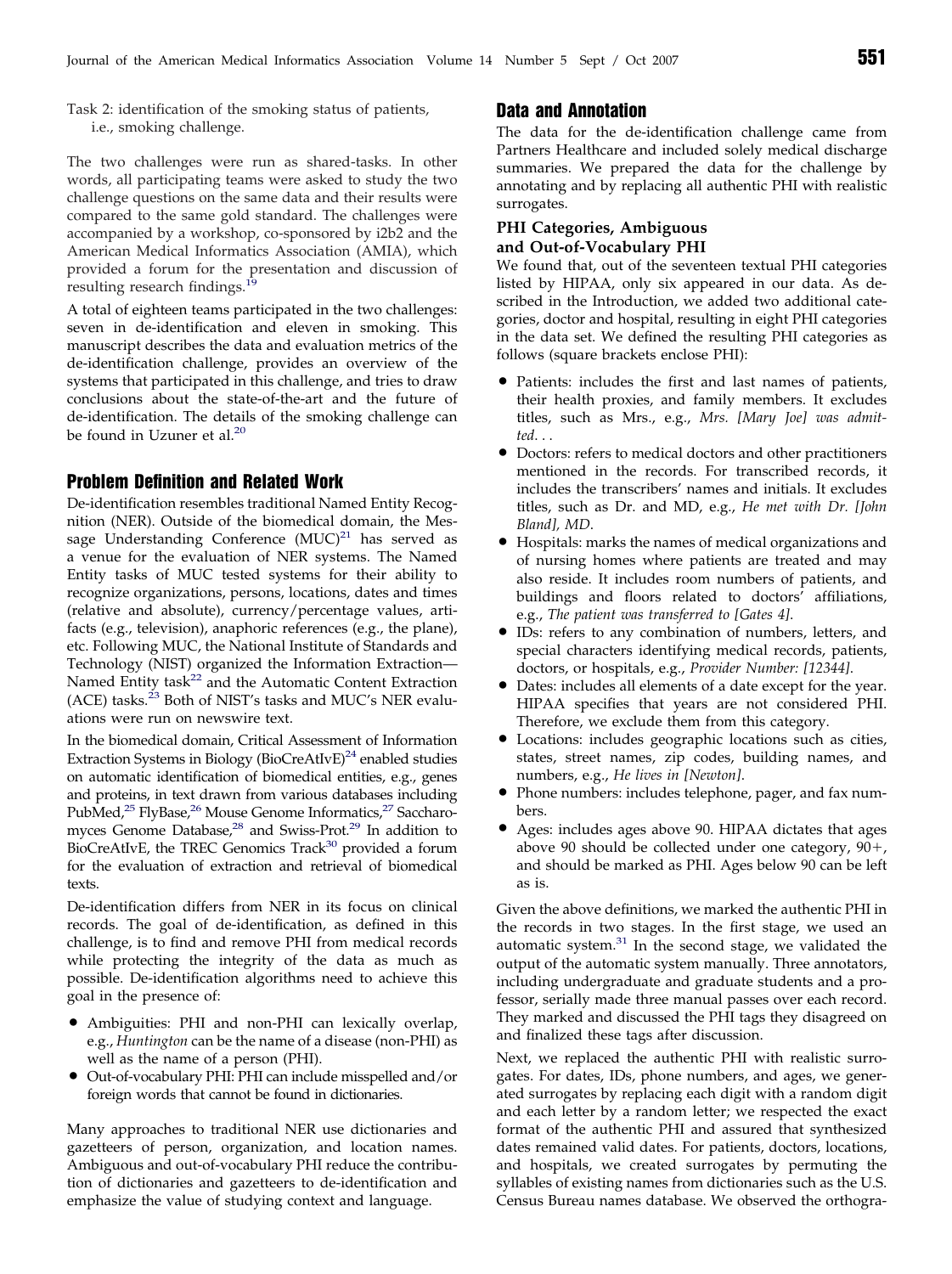|                      | Complete Corpus |        | Training Data |        | Test Data |        |  |
|----------------------|-----------------|--------|---------------|--------|-----------|--------|--|
| PHI Category         | Instances       | Tokens | Instances     | Tokens | Instances | Tokens |  |
| Non-PHI              |                 | 444127 |               | 310504 |           | 133623 |  |
| Patients             | 929             | 1737   | 684           | 1335   | 245       | 402    |  |
| Doctors              | 3751            | 7697   | 2681          | 5600   | 1070      | 2097   |  |
| Locations            | 263             | 518    | 144           | 302    | 119       | 216    |  |
| Hospitals            | 2400            | 5204   | 1724          | 3602   | 676       | 1602   |  |
| Dates                | 7098            | 7651   | 5167          | 5490   | 1931      | 2161   |  |
| IDs                  | 4809            | 5110   | 3666          | 3912   | 1143      | 1198   |  |
| <b>Phone Numbers</b> | 232             | 271    | 174           | 201    | 58        | 70     |  |
| Ages                 | 16              | 16     | 13            | 13     | 3         | 3      |  |

<span id="page-2-0"></span>*Table 1* • Distribution of Instances and Tokens in the Complete Challenge Corpus, and in the Training and Test Corpora

phy of the PHI in the authentic corpus and ensured that the surrogate PHI resembled the authentic PHI in their use of abbreviations, middle initials, full names, capitalization, etc. We made an effort to replace all proper noun references to a given entity with the same surrogate or orthographic variants of the same surrogate (as guided by the authentic data) so as to preserve co-reference information, e.g., replaced *John Smith* with *Jane Doe* and *J. Smith* with *J. Doe* consistently and throughout. We preserved relative time information by offsetting all dates in a record by the same number of days. We allowed the generation of surrogates that could be found in dictionaries and did not make any effort to eliminate such surrogates from the data. Still, most of the generated surrogates could not be found in dictionaries, e.g., *Valtawnprinceel Community Memorial Hospital* and *Girresnet, Diedreo A*.

As a part of the de-identification challenge, we aimed to evaluate the systems' abilities to resolve ambiguities of PHI with non-PHI. Many de-identification methods aim to remove all PHI from the records without paying much attention to non-PHI that may also get removed in the process. We believe that retaining the key medical concepts, such as diseases, is important for protecting the integrity of the data. Retaining such information in the records enables the use of de-identified records for studies on drug interactions, quality of service studies, etc. To test systems on ambiguous PHI, we replaced some of the randomly-generated surrogate patient and doctor names with medical terms, such as diseases, treatments, and medical test names. We thus created ambiguities among the PHI and the non-PHI within specific records and within the complete corpus.

The Institutional Review Boards of Partners Healthcare, Massachusetts Institute of Technology, and the State University of New York approved the challenge and the data preparation process. In all, we annotated 889 records. 669 of

these records were used for training. The remaining 220 were used for testing. The distributions of PHI categories in the complete corpus and in the training and test sets are shown in Table 1. Instances mark the number of PHI phrases in each category while tokens mark the number of words in each PHI category.

Table 2 shows the distribution of out-of-vocabulary PHI in the complete challenge corpus and its subsets used for training and testing, after the authentic PHI has been replaced with surrogates and after ambiguities have been introduced. Note that the concept of being out-of-vocabulary does not apply to IDs, dates, ages, and phone numbers. Also note that out-of-vocabulary PHI tokens constitute 20 to 35% of each of patients, doctors, locations, and hospitals in the authentic corpus; the percentages of PHI instances that include one or more out-of-vocabulary tokens in these PHI categories range from 30 to 65%. The exaggerated percentages of out-of-vocabulary PHI in the challenge corpus allow us to emphasize the importance of successfully de-identifying such PHI. The random split of the complete challenge corpus into training and test sub-corpora does not guarantee similar distributions of out-of-vocabulary PHI in the two sub-corpora.

[Table 3](#page-3-0) shows the percentage of ambiguity of each PHI category with non-PHI in the authentic and in the challenge corpora. The column marked "ambiguity scope" indicates whether the PHI is ambiguous with non-PHI within the same record or within the corpus. Note that out-of-vocabulary surrogate generation eliminated some of the ambiguities naturally present in locations and hospitals in the authentic corpus while our efforts to introduce ambiguity into the challenge data increased the ambiguity in patients and doctors. Also note that due to random split of the complete challenge corpus into training and test corpora,

*Table 2* • Out-of-Vocabulary PHI in the Complete Authentic and Challenge Corpora, as well as the Challenge Training and Test Sub-Corpora

|              | <b>Authentic Corpus</b> |                  | Complete Challenge<br>Corpus |               | Challenge Training<br>Sub-Corpus |               | Challenge Test<br>Sub-Corpus |                  |  |
|--------------|-------------------------|------------------|------------------------------|---------------|----------------------------------|---------------|------------------------------|------------------|--|
| PHI Category | Instances<br>$(\%)$     | Tokens<br>$(\%)$ | Instances<br>(%)             | Tokens<br>(%) | Instances<br>(9)                 | Tokens<br>(%) | Instances<br>$(\%)$          | Tokens<br>$(\%)$ |  |
| Patients     | 34                      | 20               | 80                           | 73            | 85                               | 76            | 66                           | 64               |  |
| Doctors      | 43                      | 26               | 85                           | 67            | 86                               | 67            | 82                           | 67               |  |
| Locations    | 30                      | 22               | 69                           | 56            | 72                               | 60            | 64                           | 50               |  |
| Hospitals    | 65                      | 35               | 91                           | 49            | 91                               | 49            | 91                           | 50               |  |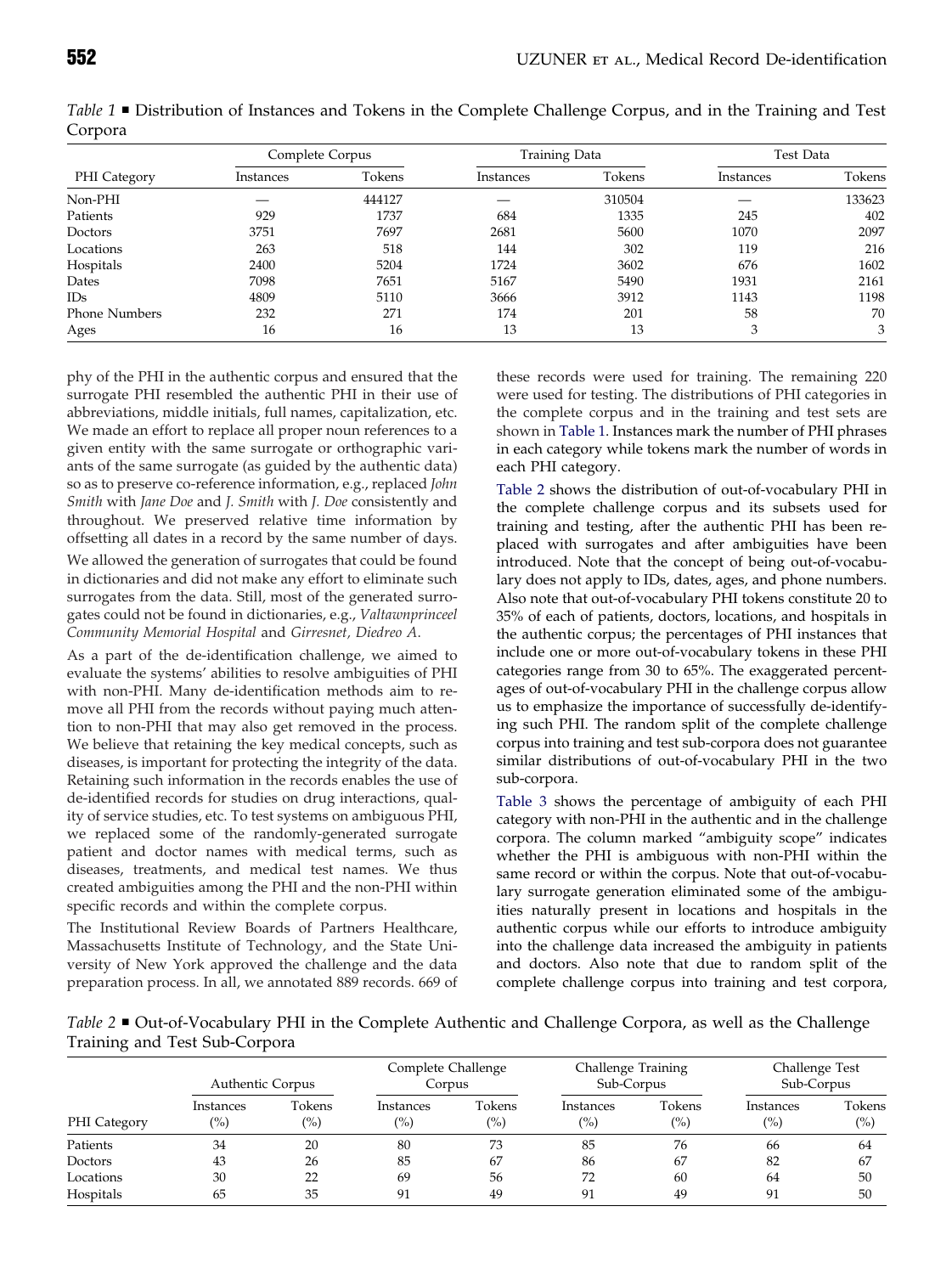|               |                    | Complete Authentic<br>Corpus |                  | Complete Challenge<br>Corpus |                  | Challenge Training<br>Sub-Corpus |                                 | Challenge Test<br>Sub-Corpus |                          |  |
|---------------|--------------------|------------------------------|------------------|------------------------------|------------------|----------------------------------|---------------------------------|------------------------------|--------------------------|--|
| PHI           | Ambiguity<br>Scope | Instances<br>(%)             | Tokens<br>$(\%)$ | Instances<br>$(\%)$          | Tokens<br>$(\%)$ | Instances<br>(%)                 | Tokens<br>$(^{\circ}\!\!/\!_0)$ | Instances<br>$(\%)$          | Tokens<br>$\binom{0}{0}$ |  |
| Patients      | In record          | 2.04                         | 1.09             | 8.36                         | 4.48             | 6.14                             | 3.15                            | 14.7                         | 8.96                     |  |
|               | In corpus          | 22.7                         | 3.73             | 17.9                         | 9.71             | 14.8                             | 7.72                            | 22.5                         | 13.7                     |  |
| Doctors       | In record          | 0.64                         | 0.31             | 12.9                         | 6.30             | 11.5                             | 5.50                            | 16.5                         | 8.44                     |  |
|               | In corpus          | 26.9                         | 4.67             | 29.9                         | 15.1             | 27.5                             | 13.3                            | 29.2                         | 15.0                     |  |
| Locations     | In record          | 4.55                         | 2.18             | 0.76                         | 0.39             | 0.69                             | 0.33                            | 0.84                         | 0.46                     |  |
|               | In corpus          | 43.9                         | 18.4             | 20.1                         | 10.6             | 18.1                             | 8.61                            | 14.3                         | 8.33                     |  |
| Hospitals     | In record          | 29.8                         | 18.9             | 32.0                         | 15.5             | 28.2                             | 14.2                            | 41.9                         | 18.2                     |  |
|               | In corpus          | 46.6                         | 42.2             | 50.9                         | 37.2             | 47.9                             | 38.2                            | 54.7                         | 33.3                     |  |
| Dates         | In record          | 0.01                         | 0.01             | 0.42                         | 0.42             | 0.37                             | 0.36                            | 0.57                         | 0.56                     |  |
|               | In corpus          | 1.18                         | 0.09             | 0.75                         | 1.10             | 0.74                             | 1.13                            | 0.78                         | 0.88                     |  |
| IDs           | In record          | 0.00                         | 0.00             | 0.00                         | 0.00             | 0.00                             | 0.00                            | 0.57                         | 0.00                     |  |
|               | In corpus          | 0.25                         | 0.10             | 0.06                         | 0.06             | 0.08                             | 0.08                            | 0.78                         | 0.08                     |  |
| Phone numbers | In record          | 0.00                         | 0.00             | 0.00                         | 0.00             | 0.00                             | 0.00                            | 0.00                         | 0.00                     |  |
|               | In corpus          | 1.29                         | 0.37             | 0.43                         | 0.37             | 0.57                             | 0.50                            | 0.09                         | 0.00                     |  |
| Ages          | In record          | 0.00                         | 0.00             | 0.00                         | 0.00             | 0.00                             | 0.00                            | 0.00                         | 0.00                     |  |
|               | In corpus          | 0.00                         | 0.00             | 0.00                         | 0.00             | 0.00                             | 0.00                            | 0.00                         | 0.00                     |  |

<span id="page-3-0"></span>*Table 3* ■ Ambiguity between PHI and non-PHI in Complete Authentic and Challenge Corpora, and in the Challenge Training and Test Sub-Corpora

these two corpora exhibit different levels of ambiguity from each other. The columns marked tokens indicate the percentage of tokens that are ambiguous; the columns marked instances indicate the percentage of instances that include one or more ambiguous tokens.

Of the ambiguous PHI instances in our challenge corpus, 54% included ambiguities with medical terms; correspondingly, 41% of the ambiguous tokens were ambiguous with medical terms. In comparison, ambiguity with medical terms was observed in 22% of the ambiguous instances in the authentic corpus; 17% of the ambiguous tokens in this corpus were ambiguous with medical terms.

Note that ambiguity between different PHI categories, i.e., inter-PHI ambiguity, also exists. Table 4 shows the level of inter-PHI ambiguity in the authentic corpus and in the complete challenge corpus, respectively. The Y dimension indicates the actual category of the PHI; the X dimension indicates the categories that they are ambiguous with, e.g., in the authentic corpus, 0.56% of actual non-PHI are ambiguous with patients. As can be seen, patients, doctors, locations, and hospitals in the challenge corpus are highly ambiguous with each other. However, Table 4 reveals that, for most pairs of PHI categories, the level of ambiguity is lower in the challenge corpus than in the authentic corpus. This is an artifact of the surrogate generation process. Given our focus on separating PHI from non-PHI, we did not inject extra inter-PHI ambiguities into the challenge corpus. Yet, differentiating between categories of PHI can be important for some applications that need to build on de-identified records, e.g., did the patient or the doctor report a particular fact? Therefore, despite underemphasizing this task, the de-identification challenge asks to retain the distinction

*Table 4* Token-Level Inter-PHI Ambiguity in the Authentic and Complete Challenge Corpora

| X                 | Corpus    | Non-PHI                  | Patients                 | Doctors | Locations                | Hospitals                | Dates                    | IDs  | <b>Phone Numbers</b> | Ages |
|-------------------|-----------|--------------------------|--------------------------|---------|--------------------------|--------------------------|--------------------------|------|----------------------|------|
| Y                 |           |                          |                          |         |                          |                          |                          |      |                      |      |
| Non-PHI $(%)$     | Authentic |                          | 0.56                     | 0.96    | 0.86                     | 3.12                     | 0.03                     | 0.01 | 0.00                 | 0.00 |
|                   | Challenge | $\overline{\phantom{0}}$ | 3.17                     | 8.27    | 0.50                     | 1.18                     | 0.41                     | 0.00 | 0.00                 | 0.00 |
| Patients $(\% )$  | Authentic | 3.73                     |                          | 35.5    | 0.86                     | 5.28                     | 0.00                     | 0.00 | 0.00                 | 0.00 |
|                   | Challenge | 9.71                     | $\overline{\phantom{0}}$ | 18.0    | 1.61                     | 0.92                     | 0.00                     | 0.00 | 0.00                 | 0.00 |
| Doctors $(\% )$   | Authentic | 4.67                     | 24.8                     | —       | 0.61                     | 4.67                     | 0.01                     | 1.72 | 0.00                 | 0.00 |
|                   | Challenge | 15.1                     | 10.31                    |         | 2.04                     | 3.26                     | 0.13                     | 0.13 | 0.00                 | 0.00 |
| Locations $(\%)$  | Authentic | 18.4                     | 6.00                     | 11.3    | $\hspace{0.05cm}$        | 28.9                     | 0.73                     | 0.00 | 0.00                 | 0.00 |
|                   | Challenge | 10.6                     | 3.66                     | 8.29    | $\overline{\phantom{0}}$ | 5.39                     | 0.00                     | 0.00 | 0.00                 | 0.00 |
| Hospitals $(\%)$  | Authentic | 42.2                     | 1.61                     | 5.48    | 26.1                     | $\overline{\phantom{0}}$ | 0.00                     | 0.04 | 0.00                 | 0.00 |
|                   | Challenge | 37.2                     | 1.23                     | 15.0    | 3.07                     | $\overline{\phantom{m}}$ | 2.38                     | 0.08 | 0.00                 | 0.00 |
| Dates $(\% )$     | Authentic | 0.09                     | 0.00                     | 0.94    | 0.04                     | 0.00                     | $\hspace{0.05cm}$        | 0.00 | 0.00                 | 0.00 |
|                   | Challenge | 1.10                     | 0.00                     | 0.65    | 0.00                     | 0.07                     | $\overline{\phantom{m}}$ | 0.00 | 0.00                 | 0.00 |
| IDs $(\% )$       | Authentic | 0.10                     | 0.00                     | 0.06    | 0.00                     | 0.02                     | 0.00                     |      | 0.00                 | 0.00 |
|                   | Challenge | 0.06                     | 0.00                     | 0.06    | 0.00                     | 0.02                     | 0.00                     |      | 0.00                 | 0.00 |
| Phone Numbers (%) | Authentic | 0.37                     | 0.00                     | 0.00    | 0.00                     | 0.00                     | 0.00                     | 0.00 | —                    | 0.00 |
|                   | Challenge | 0.37                     | 0.00                     | 0.00    | 0.00                     | 0.00                     | 0.00                     | 0.00 |                      | 0.00 |
| Ages $(\% )$      | Authentic | 0.00                     | 0.00                     | 0.00    | 0.00                     | 0.00                     | 0.00                     | 0.00 | 0.00                 |      |
|                   | Challenge | 0.00                     | 0.00                     | 0.00    | 0.00                     | 0.00                     | 0.00                     | 0.00 | 0.00                 |      |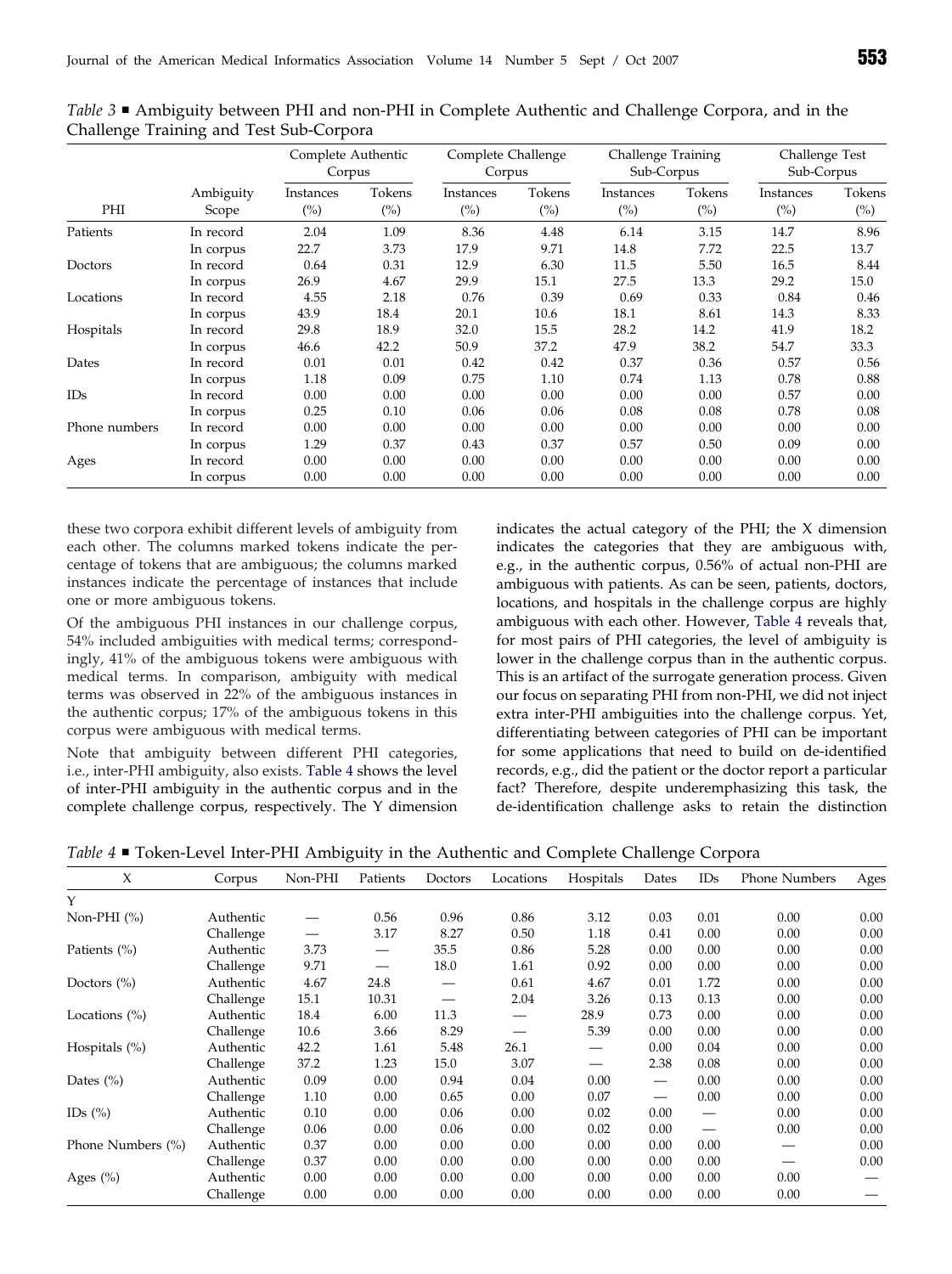| X                 | Corpus   | Non-PHI                         | Patients                        | Doctors                         | Locations                      | Hospitals                       | Dates                    | IDs                             | Phone Numbers | Ages                            |
|-------------------|----------|---------------------------------|---------------------------------|---------------------------------|--------------------------------|---------------------------------|--------------------------|---------------------------------|---------------|---------------------------------|
| Y                 |          |                                 |                                 |                                 |                                |                                 |                          |                                 |               |                                 |
| Non-PHI $(\%)$    | Training |                                 | 1.50                            | 5.60                            | 0.32                           | 0.86                            | 0.41                     | 0.00                            | 0.00          | 0.00                            |
|                   | Test     | $\hspace{0.1mm}-\hspace{0.1mm}$ | 2.07                            | 5.83                            | 0.16                           | 0.79                            | 0.41                     | 0.00                            | 0.00          | 0.00                            |
| Patients $(\% )$  | Training | 7.72                            | $\hspace{0.1mm}-\hspace{0.1mm}$ | 14.9                            | 0.37                           | 0.45                            | 0.00                     | 0.00                            | 0.00          | 0.00                            |
|                   | Test     | 13.7                            | $\overbrace{\qquad \qquad }^{}$ | 15.7                            | 2.24                           | 1.00                            | 0.00                     | 0.00                            | 0.00          | 0.00                            |
| Doctors $(\% )$   | Training | 13.7                            | 7.63                            | $\overline{\phantom{m}}$        | 0.66                           | 2.13                            | 0.13                     | 0.09                            | 0.00          | 0.00                            |
|                   | Test     | 15.0                            | 5.63                            | $\hspace{0.1mm}-\hspace{0.1mm}$ | 1.43                           | 1.34                            | 0.14                     | 0.00                            | 0.00          | 0.00                            |
| Locations $(\%)$  | Training | 8.61                            | 1.32                            | 5.30                            | $\overline{\phantom{0}}$       | 4.64                            | 0.00                     | 0.00                            | 0.00          | 0.00                            |
|                   | Test     | 8.33                            | 2.78                            | 5.09                            | $\qquad \qquad \longleftarrow$ | 3.24                            | 0.00                     | 0.00                            | 0.00          | 0.00                            |
| Hospitals $(\%)$  | Training | 38.2                            | 1.47                            | 14.3                            | 1.83                           | $\hspace{0.1mm}-\hspace{0.1mm}$ | 2.67                     | 0.03                            | 0.00          | 0.00                            |
|                   | Test     | 33.3                            | 0.12                            | 2.25                            | 0.37                           | $\hspace{0.1mm}-\hspace{0.1mm}$ | 0.00                     | 0.00                            | 0.00          | 0.00                            |
| Dates $(\% )$     | Training | 1.13                            | 0.00                            | 0.67                            | 0.00                           | 0.09                            | $\hspace{0.05cm}$        | 0.00                            | 0.00          | 0.00                            |
|                   | Test     | 0.88                            | 0.00                            | 0.60                            | 0.00                           | 0.00                            | $\overline{\phantom{m}}$ | 0.00                            | 0.00          | 0.00                            |
| IDs $(\% )$       | Training | 0.08                            | 0.00                            | 0.05                            | 0.00                           | 0.03                            | 0.00                     | $\hspace{0.1mm}-\hspace{0.1mm}$ | 0.00          | 0.00                            |
|                   | Test     | 0.08                            | 0.00                            | 0.00                            | 0.00                           | 0.00                            | 0.00                     | $\hspace{0.1mm}-\hspace{0.1mm}$ | 0.00          | 0.00                            |
| Phone Numbers (%) | Training | 0.50                            | 0.00                            | 0.00                            | 0.00                           | 0.00                            | 0.00                     | 0.00                            |               | 0.00                            |
|                   | Test     | 0.00                            | 0.00                            | 0.00                            | 0.00                           | 0.00                            | 0.00                     | 0.00                            |               | 0.00                            |
| Ages $(\% )$      | Training | 0.00                            | 0.00                            | 0.00                            | 0.00                           | 0.00                            | 0.00                     | 0.00                            | 0.00          | $\hspace{0.1mm}-\hspace{0.1mm}$ |
|                   | Test     | 0.00                            | 0.00                            | 0.00                            | 0.00                           | 0.00                            | 0.00                     | 0.00                            | 0.00          |                                 |

<span id="page-4-0"></span>*Table 5* • Token-Level Inter-PHI Ambiguity in the Challenge Training and Test Corpora

between PHI categories as much as possible. Table 5 shows the distribution of inter-PHI ambiguity in the challenge training and test corpora, respectively. As before, the random split of the complete challenge corpus into training and test does not guarantee similar distributions of inter-PHI ambiguities in these two sub-corpora.

Dictionaries are often used as a source of information in many de-identification systems. Because of the randomly generated and/or ambiguous surrogate PHI, we expected dictionary-based approaches to be less successful in separating PHI from non-PHI in the challenge corpus than with the authentic data. We hypothesize that if the systems shed light on information that can help identify ambiguous and/or out-of-vocabulary PHI, they can easily be complemented with dictionaries in order to identify the more mainstream in-vocabulary and unambiguous PHI.

#### **Annotation Format**

For the challenge, the data were tokenized, broken into sentences, and converted into XML.<sup>32</sup> Each record was enclosed in <RECORD> tags and was identified by a random, unique ID number. The text of each record was enclosed within <TEXT> tags. Each PHI instance was enclosed in <PHI> tags. The TYPE attribute of the opening <PHI> tag marked the category of each PHI. See Figure 1 for an excerpt from a sample record.

## **Methods**

We evaluated de-identification systems both at token- and instance-level. We used precision, recall, and F-measure as evaluation metrics.

### **Common Metrics**

Precision, also known as positive predictive value (PPV), is the percentage of the correctly identified tokens (or entities) in a category in relation to the total number of tokens (or entities) marked as belonging to that category. Recall, also known as sensitivity, is the percentage of the correctly identified tokens (or entities) in a category in relation to the total number of tokens (or entities) in that category. In a binary decision problem, e.g., does the entity belong to category A or not?, the output of a classifier can be represented in a confusion matrix which shows true positives (TP), true negatives (TN), false positives (FP), and false negatives (FN). Precision (Eqn 1) and recall (Eqn. 2) can be computed from such a matrix. F-measure is the weighted mean of precision and recall; it can favor either precision or recall (Eqn 3). In de-identification, recall is generally considered more important than precision. However, in the absence of a well-established numeric value associated with the relative importance of recall over precision, we weigh them equally, i.e.,  $\beta$ =1. We also report precision and recall of each system separately.

$$
Precision: \quad P = \frac{TP}{TP + FP} \tag{1}
$$

$$
Recall: \quad R = \frac{TP}{TP + FN}
$$
\n<sup>(2)</sup>

<RECORD ID="1">  $<$ TEXT> <PHI TYPE="ID">101126659</PHI> <РНГТҮРЕ="|D->101126659</РНГ><br><РНГТҮРЕ="НОЅРІТАL">МGН</РНГ><br><РНГТҮРЕ="DATE">10/29</РНГ>/1997-12:00:00 АМ CARCINOMA OF THE COLON. Unsigned DIS Report Status Unsigned Please do not go above this box important format codes are contained. DISCHARGE SUMMARY<br><PHI TYPE="ID">FMT51 DS</PHI> DISCHARGE SUMMARY NAME <PHI TYPE="PATIENT">SLOAN, CHARLES E</PHI> **UNIT NUMBER:** <PHI TYPE="ID">358-51-76</PHI> ADMISSION DATE: <PHI TYPE="DATE">10/29</PHI>/1997 **DISCHARGE DATE:** <PHI TYPE="DATE">11/02</PHI>/1997 PRINCIPAL DIAGNOSIS Carcinoma of the colon ASSOCIATED DIAGNOSIS: Urinary tract infection, and cirrhosis of the liver. HISTORY OF PRESENT ILLNESS: The patient is an 80-year-old male, who had a history of colon cancer in the past, resected

approximately ten years prior to admission, history of heavy alcohol use, who presented with a two week history of poor PO intake, weight loss, and was noted to have acute on chronic Hepatitis by chemistries and question of pyelonephritis  $<$ TEXT>

 $<$ /RECORD>

**Figure 1.** Sample Discharge Summary Excerpt.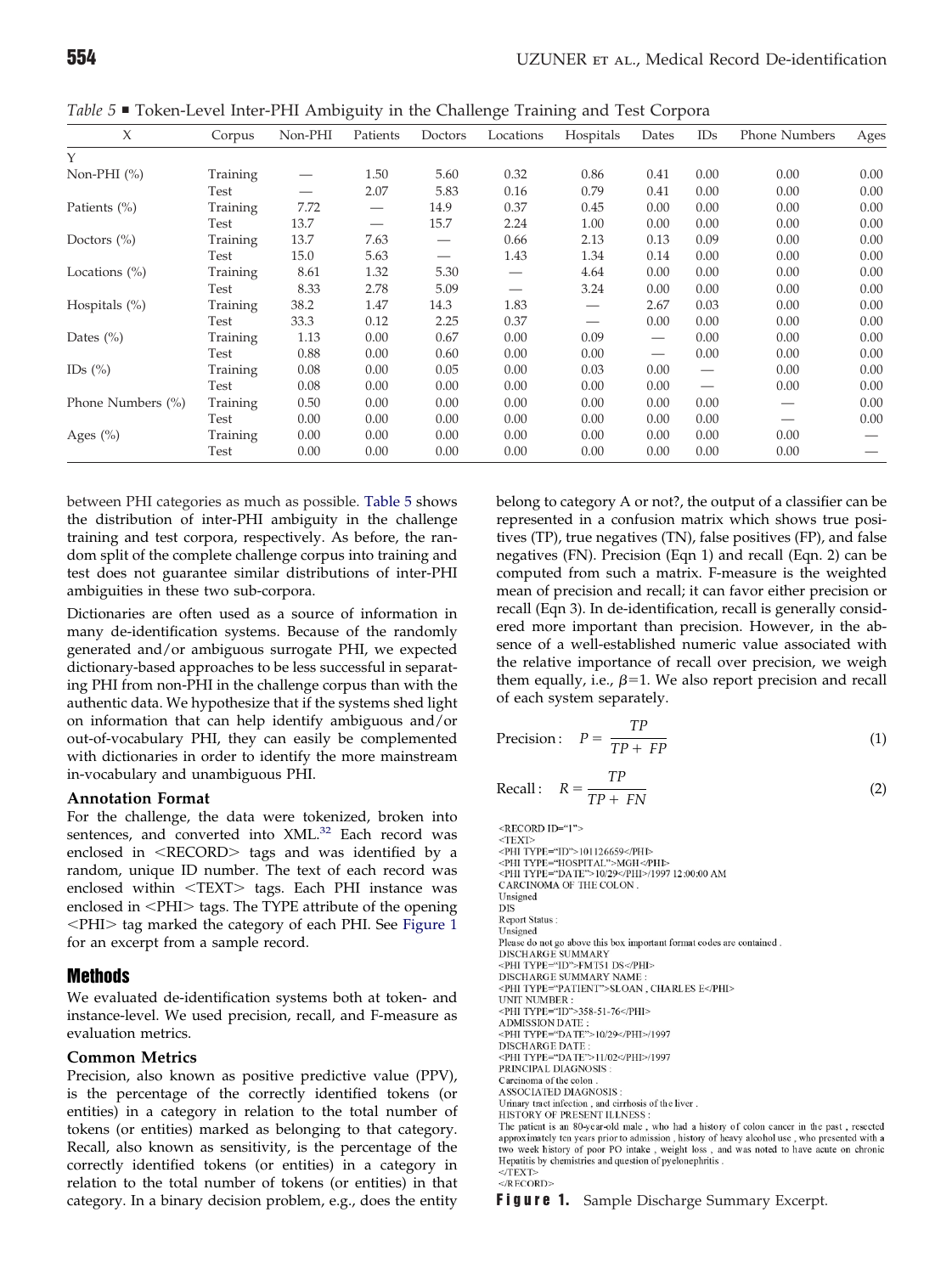$$
\text{F-measure:} \quad \mathbf{F}_{\beta} = \frac{(1+\beta) \, P \times \, R}{\beta P + \, R} \tag{3}
$$

#### **Token-Level Evaluation**

Precision, recall, and F-measure are standard evaluation metrics in NLP.<sup>33</sup> They are often applied at the token level and measure the performance of systems on individual tokens.

#### **Instance-Level Evaluation**

Instance-level evaluation is used by MUC and NIST in their named entity recognition shared-tasks. When applied to de-identification, instance-level evaluation checks individual PHI instances and marks the presence of a correct instance or one of three types of errors: substitution, insertion, or deletion. This evaluation models a PHI instance as a combination of three slots: type, content, and extent.<sup>22</sup> Each slot has four possible values: correct, incorrect, missing, and spurious. Type marks a PHI instance's category, e.g., patient or doctor. Content marks the words in the labeled PHI instance. Extent specifies the starting and the ending points (in terms of character indices) of the PHI instance. A PHI instance has to consist of the correct type, content, and extent in order to be correct (Eqn  $4$ ).<sup>a</sup>

Total Number of Correct Entities:

# hypothesisized  
\n
$$
C = \sum_{e=1}^{\text{entities}} c_e,
$$
\nwhere  $c_e = \begin{cases} 1, & \text{if type, content, and extent are all correct} \\ 0, & \text{otherwise} \end{cases}$  (4)

An error in any one of type, content, or extent results in a substitution error (Eqn 5). For example, an actual date marked as an ID gives an incorrect type and results in a substitution error. Marking *08/97* as a date when the ground truth marks only *08* gives incorrect extent and also results in a substitution error. In general, despite being counterintuitive, MUC and NIST consider all partial matches substitution errors.

Total Number of Substitution Errors:

$$
s = \sum_{e=1}^{\text{entities}} s_e, \text{ where}
$$
\n
$$
s_e = \begin{cases}\n1, & \text{if one of type, content, or extent is incorrect} \\
0, & \text{otherwise}\n\end{cases}
$$
\n(5)

Spurious type, spurious content, and spurious extent characterize an insertion error (Eqn 6), e.g., a non-PHI being marked as PHI. Missing type, missing content, and missing extent characterize a deletion error (Eqn 7), e.g., a PHI being marked as non-PHI.

Total Number of Insertion Errors:

# hypothesisized  
entities  

$$
I = \sum_{e=1}^{entities} i_e
$$

where  $i_e = \begin{cases} 1 & \text{if } i_e = 1 \\ 0 & \text{if } i_e = 1 \end{cases}$ 1, if type, content, and extent are all spurious 0, otherwise (6) Total Number of Deletion Errors:

*D* -

# hypothesisized  
\n
$$
D = \sum_{e=1}^{\text{entities}} d_e,
$$
\nwhere  $d_e = \begin{cases} 1, & \text{if type, content, and extent are all missing} \\ 0, & \text{otherwise} \end{cases}$  (7)

Instance-level precision (Eqn 8), recall (Eqn 9), and Fmeasure (Eqn 10) are computed from correct instances and from substitution, insertion, and deletion errors. Note that instance-level F-measure also weighs precision and recall equally by setting  $\beta$ =1.

Instance-level Precision: 
$$
P = \frac{C}{C + S + I}
$$
 (8)

$$
Instance-level Recall: \quad R = \frac{C}{C + S + D}
$$
 (9)

Instance-level F-measure: 
$$
F = \frac{2PR}{(P + R)}
$$
 (10)

#### **Significance Testing**

We tested the significance of the differences of system performances using a randomization technique that is frequently used in NLP.<sup>34,35</sup> The null hypothesis is that the absolute value of the difference in performances, e.g., Fmeasures, of two systems is approximately equal to zero. The randomization technique does not assume a particular distribution of the system differences. Instead, it empirically generates the distribution. Given two actual systems, it randomly shuffles their responses to "units"<sup>b</sup> in the test set *N* times (e.g.,  $N = 9999$ ) and thus creates *N* pairs of pseudo-systems. It counts the number of times, *n*, when the difference between the performances of the pseudo-system pairs is greater than the difference between the performances of the two actual systems. It computes

$$
s=\frac{n+1}{N+1}
$$

If *s* is greater than a pre-determined cutoff  $\alpha$ , then the difference of the performances of the two actual systems can be explained by chance; otherwise, the difference is significant at level  $\alpha$ . Following MUC's example, we set  $\alpha$  to 0.1 and we used complete messages, i.e., records, as units. Using records as units requires that we treat the predictions on all of the tokens/instances in a record as a unit; we shuffle system responses to a record by exchanging all corresponding token/instance-level predictions of two systems in the record. Note that PHI instances and sentences could also be used as units. However, this would implicitly give more weight to records with more PHI instances or sentences.

#### **Submissions**

We allowed each team to submit up to three system runs for the de-identification challenge. In the end, we received sixteen de-identification system runs from seven teams. Some of these teams viewed the de-identification task as a problem of classification of tokens. Others viewed it as a

<sup>&</sup>lt;sup>a</sup>We used software designed by NIST.<sup>22</sup>

<sup>&</sup>lt;sup>b</sup>For each unit, flip a coin to decide whether to exchange system responses for it.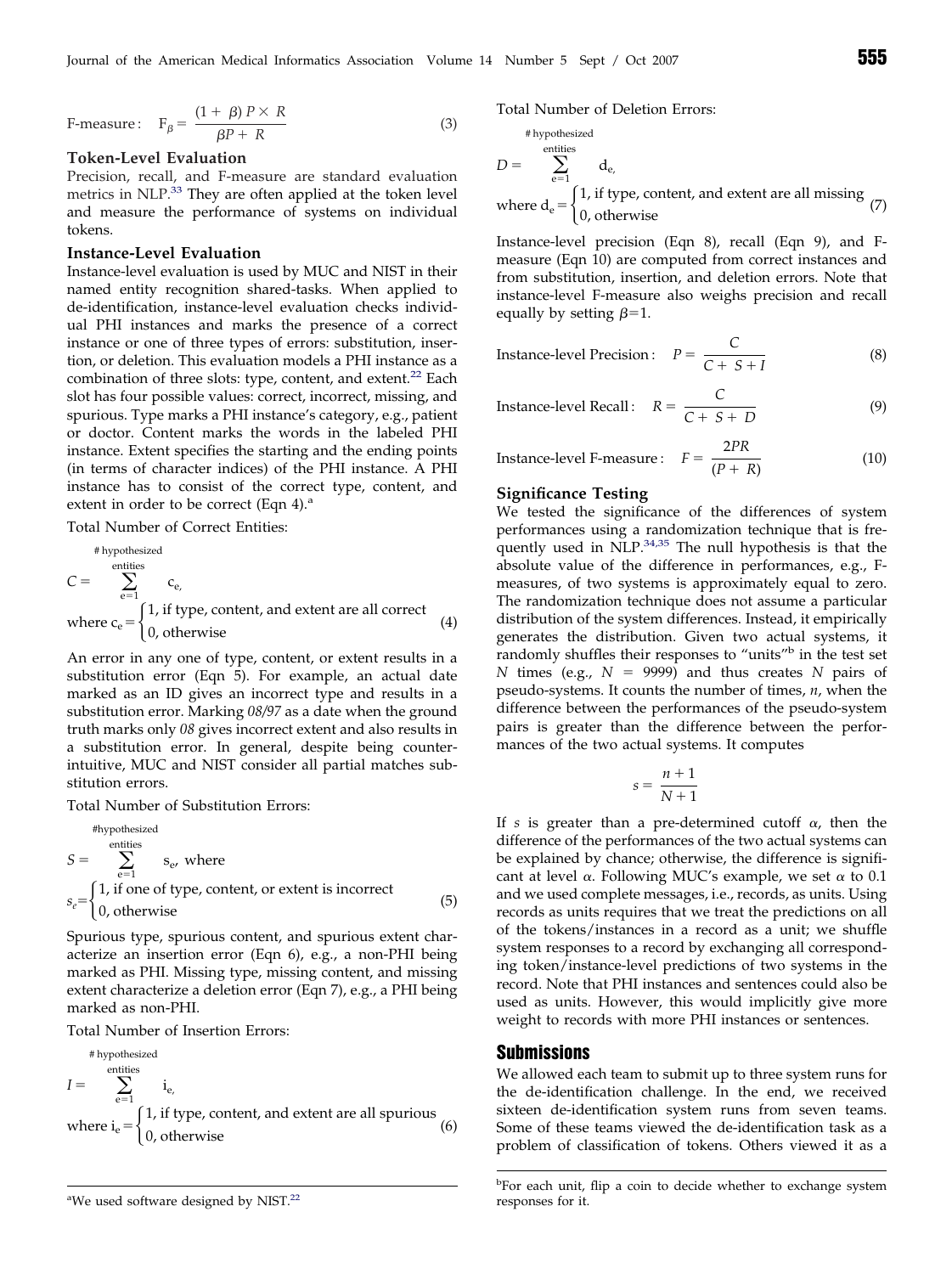| Systems                          | Aramaki 1   | Guillen 1           | Guo 1           | Guo 2           | Hara 1      | Hara 2          |
|----------------------------------|-------------|---------------------|-----------------|-----------------|-------------|-----------------|
| <b>BIO</b> Model                 | $\ast$      |                     | $\frac{1}{2^k}$ | ÷               |             | ÷               |
| Global features                  |             |                     |                 |                 |             |                 |
| sentence position                | *           | ÷                   |                 |                 |             |                 |
| sentence length                  | *           |                     |                 |                 |             |                 |
| words in previous sentence       | ÷           |                     |                 |                 |             |                 |
| majority label                   | ÷           |                     |                 |                 |             |                 |
| trusted PHI                      |             |                     |                 |                 |             |                 |
| heading info                     |             |                     |                 |                 | *           | *               |
| Local features                   |             |                     |                 |                 |             |                 |
| lexical $cues1$                  | *           | $*(Dr, Pt, Hp, Ph)$ |                 | $*(Dr, Pt, Hp)$ |             |                 |
| tokens                           | $\ast$      |                     | $\ast$          | $\mathbf{r}$    | $\ast$      | ÷               |
| n-grams                          |             |                     |                 |                 |             |                 |
| phrasal info                     |             |                     |                 |                 |             |                 |
| POS-tags                         | $\ast$      |                     | ÷               | ÷               | *           | ×               |
| orthographic                     | *           |                     | *               | *               | ×           | *               |
| token length                     | ÷           |                     | *               | ×               |             |                 |
| affixes                          |             |                     | *               | *               |             |                 |
| special characters               | ÷           | $*(Dt)$             | ÷               | *               |             |                 |
| templates                        | $*(Dt, Ph)$ | $*(Dt, Lo, Ag)$     |                 | * (except Id)   | *           | $\ast$          |
| sentence classification          |             |                     |                 |                 | n-gram tree | dependency tree |
| frequency                        |             |                     |                 |                 |             |                 |
| External features                |             |                     |                 |                 |             |                 |
| dictionary info                  | ÷           |                     |                 | *               |             |                 |
| Machine Learning method or Rules | <b>CRF</b>  | Rules               | <b>SVM</b>      | <b>SVM</b>      | Rules, SVM  | Rules, SVM      |

<span id="page-6-0"></span>*Table 6* ■ Summary of System Characteristics

<sup>1</sup>W indicates window size for lexical cues (e.g., W2 means lexical cue contains the preceding and succeeding 2 tokens with respect to the target).

sequence tracking problem (using Hidden Markov Models  $(HMM)^{36}$  or Conditional Random Fields  $(CRF)^{37}$ ). We review six of these systems below. Wrenn et al., the engineers of the seventh system, participated in the challenge but provided us with no system description; therefore, we are unable to review their system characteristics in this manuscript.<sup>c</sup>

Aramaki et al.<sup>38</sup> use CRFs to learn the features that are important to identify PHI. They take a text chunking and sequence tracking approach to de-identification and mark all tokens as either beginning a chunk (B) or as being inside(I)/outside(O) a chunk using BIO tagging[.39](#page-13-0) Their features include local, global, and external features. Global features encode sentential information and label consistency. Sentential features mark the position of a sentence in the record, the length of the sentence, and the last several tokens in the previous sentence. External features come from dictionaries for people, locations, and dates. Aramaki et al.'s choice of sentential features are motivated by the observation that most PHI instances in discharge summaries appear in the beginning and end of records and that the sentences containing them are relatively shorter. The authors assume that the most likely label for a target, i.e., the token being tagged, is the valid label for all occurrences of that target in a record. They achieve consistency among the labels of a target by a two-step learning algorithm. In the first step, they train their system with the local features of the target. Inspired by Sibanda and Uzuner,<sup>31</sup> they use the target itself, token length, part of speech (POS) tag, orthography (e.g., capitalization), special characters (e.g., "–"), and format

patterns (e.g., " $\ddot{\text{d}}$ 3}– $\ddot{\text{d}}$ 3}– $\ddot{\text{d}}$ 4}<sup>"d</sup> for phone numbers). In the second step, they retrain their system with all the features from the first step plus the most frequent label (predicted by the first step) for the target. The authors report that the sentence features are the most informative features for dates, IDs, and patients because of the fact that these PHI instances appear mostly in the beginning of the records. Dictionary information is found to be particularly useful for dates, doctors, locations, and patients. Given the emphasized levels of ambiguity between PHI and non-PHI within individual records, label consistency does not help differentiate the PHI from non-PHI; however, given the underplayed inter-PHI ambiguity in records, it is useful in differentiating among PHI.

Guillen<sup>[40](#page-13-0)</sup> implements a rule-based system utilizing global features (sentence position), local features (lexical cues, special characters, and format patterns), and syntactic features to identify PHI. For her, sentence positions indicate whether a sentence is in the header, body, or the footer of the record. Guillen observes that headers contain mainly IDs, hospitals, and dates; footers include doctors, IDs, and dates. Guillen employs regular expressions to identify dates and IDs; she processes the body of the records using lexical cues and format patterns (e.g., "Mr." and "Discharge summary name:" mark patient names, "live.\*(in|with)" indicates locations, etc.). As syntactic features, Guillen explores the tense and modality of verbs. She shows that "local and syntactic features play a significant role in identifying PHI when no [. . .] gazetteers and dictionaries are available."

c In this paper, we refer to systems with the last name of the first author and a submission id.

d Throughout this paper, we describe regular expressions using Perl syntax.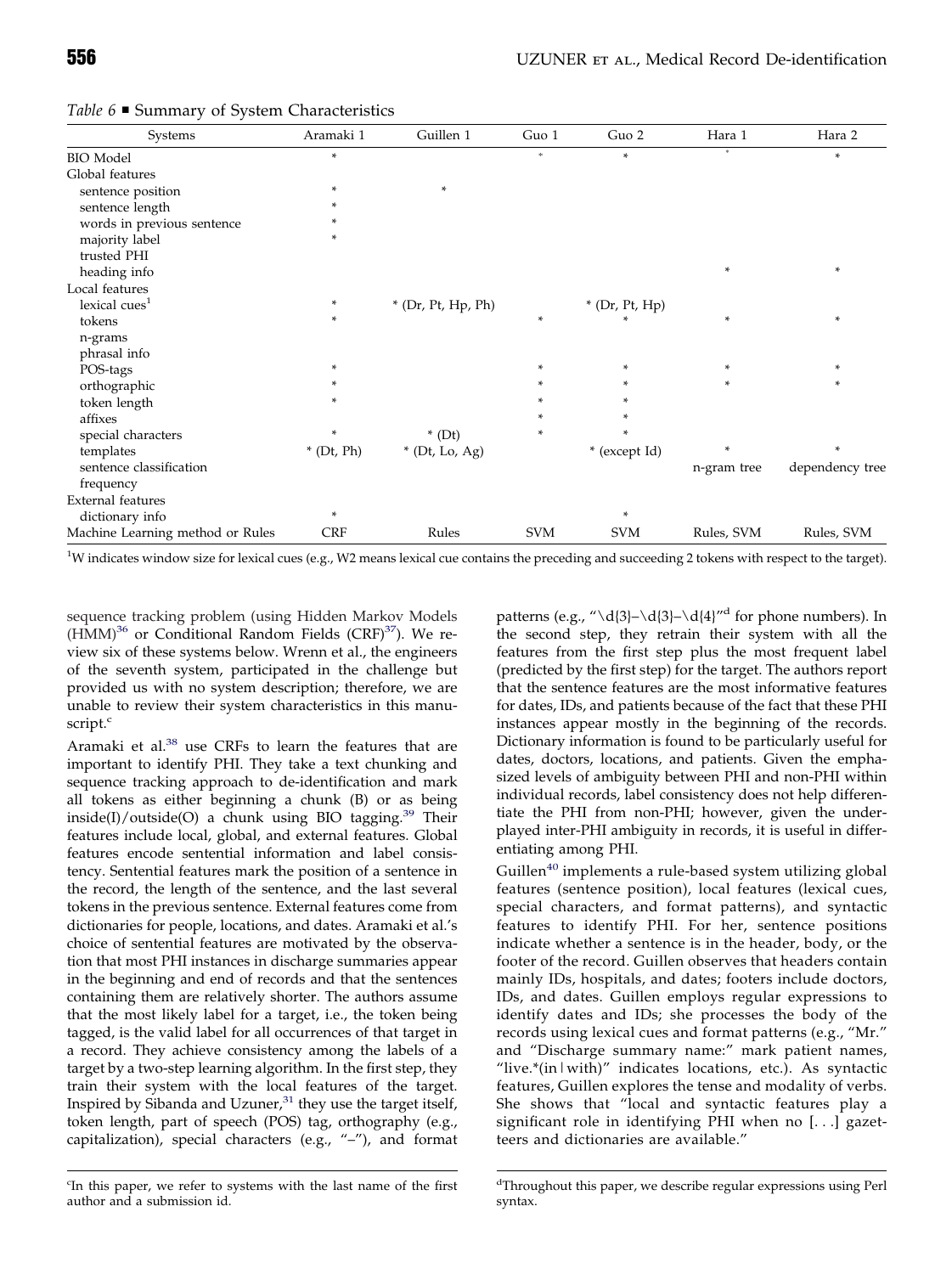| Hara 3     | Szarvas 1       | Szarvas 2                  | Szarvas 3              | Wellner 1                   | Wellner 2               | Wellner 3           |
|------------|-----------------|----------------------------|------------------------|-----------------------------|-------------------------|---------------------|
| $\ast$     | $\ast$          | $\ast$                     | $\ast$                 | $\approx$                   | *                       | $\ast$              |
|            |                 |                            |                        |                             |                         |                     |
|            |                 |                            | ×.                     |                             |                         |                     |
| $\ast$     |                 |                            |                        |                             |                         |                     |
| ÷          | n-gram trigger  | all triggers               | n-gram trigger         | $*$ W2<br>÷                 | $*$ W <sub>2</sub><br>× | $*W3$<br>$\ast$     |
|            | $\ast$          | $\ast$                     | $\ast$                 |                             |                         |                     |
| ×          |                 |                            |                        |                             |                         |                     |
| ÷          | $\ast$          | $\ast$                     | ×.                     | $\ast$                      | ×                       | ÷                   |
|            | *               | $\ast$                     | *                      |                             |                         |                     |
|            |                 |                            |                        | $^*L2$                      | $\mbox{{}^*\!L}2$       | $\mbox{^*L4}$       |
|            | $\ast$          | ×                          | ×.                     | ×.                          | $\ast$                  | $\star$             |
| ×          | $*(Ag, Ph, Id)$ | $*(Ag, Ph, Id)$            | $*(Ag, Ph, ID)$        | $*(No)$                     | $*(No)$                 | $*(No, Ph, Hp, Lo)$ |
|            | $\ast$          | $\ast$                     | *                      |                             |                         |                     |
|            | $\ast$          | ×                          | *                      |                             |                         | $\ast$              |
| Rules, SVM | boosted c4.5    | voting of 3 boosted c4.5's | iterative boosted c4.5 | $\ensuremath{\mathsf{CRF}}$ | Hierarchical HMM        | <b>CRF</b>          |

*Table 6* ■ Continued

Guo et al.<sup>41</sup> use Support Vector Machines  $(SVM)^{42}$  and the "General Architecture for Text Engineering" (GATE) syste[m43](#page-13-0) to produce two system runs: "Guo 1" and "Guo 2." In "Guo 1," they train their system only on the local features including the target (root form) and its length, POS tags, orthography, affixes, and special characters. In "Guo 2," they enrich their feature set with lexical cues for doctors, patients, and hospitals; with contextual features for patients (six tokens to the left and to the right of the target); with named entity, e.g., person, location, organization, dictionaries; with named entity types predicted by an information extraction system from the newswire domain; and with rules<sup>e</sup> for mapping the named entities recognized by the information extraction system to PHI categories (e.g., rules to map a person name to either a doctor or a patient). By comparing the results from their two runs, the authors show that in recognizing patients, context is more powerful than the named entity types provided by the information extraction system.

Hara<sup>44</sup> adopts a hybrid system of rules with SVMs. (Note: a description of the work done by Hara for the i2b2 deidentification challenge appears as a JAMIA on-line supplement to this article, and can be viewed at [www.jamia.org\)](http://www.jamia.org). His rules capture the patterns for phone numbers, dates, and IDs. SVMs trained on global and local features recognize hospitals, locations, patients, doctors, and ages. The features used for SVMs include headings of sections (the heading closest to the target), the category of the sentence as determined by a sentence classifier, the root and the surface form of the target, POS tag, and orthography. The classification of the sentences in a record is based on the PHI categories they contain. For this, Hara uses two types of ordered trees, "n-gram trees" and dependency trees, with the Boosting Algorithm for Classification Trees (BACT).<sup>45</sup> Given this information, he applies chunking techniques to determine the position and span of locations, hospitals, patients, and doctors in a sentence. Hara submitted three runs which differ mainly in the way they classify sentences. "Hara 1" uses n-gram trees, "Hara 2" uses dependency trees, and "Hara 3" skips sentence classification altogether. The results show that sentence classification hurts performance.

Szarvas et al.<sup>46</sup> apply an iterative named-entity recognizer to de-identification. They treat de-identification as a classification task and use decision trees with local features and dictionaries. Their local features include lexical cues, phrasal information, orthography, token length, special characters, format templates (for ages, phone numbers, and IDs), and frequency information. Their phrasal information includes labels of the phrase preceding the target and whether the target is inside quotation marks or brackets. Frequency information includes the lower/ uppercase ratio and term frequency. Szarvas et al.'s system uses context defined by lexical triggers that are sorted based on the strength of their association with each PHI category as determined by use frequencies. They collect from training data the lexical context of PHI tokens (window of  $\pm 3$ ) and instances (window of  $\pm$ 1). The authors hypothesize that the PHI found in the structured headers of the records can be used as trusted information which, if associated unambiguously with only one PHI category, can be more reliable than context for recognizing PHI in the unstructured narratives. To ensure consistency among the PHI labels within a record, Szarvas et al.

e Rules are captured by regular expression templates. In this manuscript, we use the terms "rules" and "regular expression templates," and "format templates" interchangeably.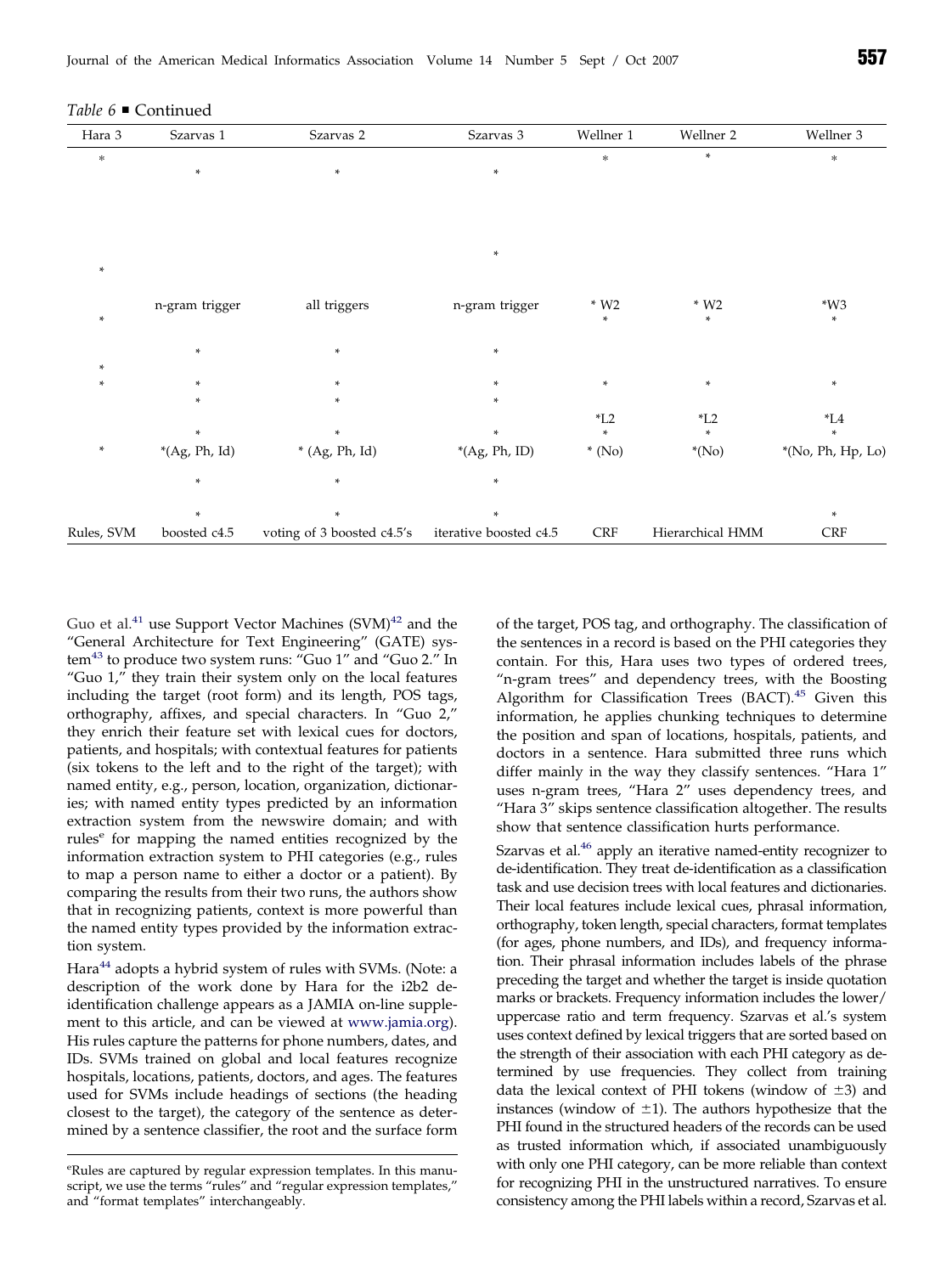<span id="page-8-0"></span>

**Figure 2.** System Comparison Based on Overall Token-Level Performance on PHI (rank ordered in Fmeasure).

post-process the labels of PHI and mark all occurrences of a phrase with the label of the longest identified matching phrase. They submit three runs: "Szarvas 1," "Szarvas 2," and "Szarvas 3." In "Szarvas 1," they use a boosted decision tree consisting of AdaBoost<sup>47</sup> and C4.5 classifiers<sup>48</sup> trained on dictionaries, all local features, and some lexical triggers. In "Szarvas 2," they combine the votes of three boosted classifiers trained on dictionaries, all local features, and all lexical triggers. In "Szarvas 3," they add trusted information to "Szarvas 1."

Wellner et al.<sup>49</sup> adapt two NER systems, LingPipe and Carafe, to the de-identification task. They submit three runs. "Wellner 1" and "Wellner 3" use Carafe.<sup>50</sup> "Wellner 2" uses LingPipe,<sup>51</sup> an implementation of HMMs. Carafe is a CRF implementation that uses n-grams and location dictionaries; it is complemented by regular expressions that can capture the more standardized PHI, e.g., dates. In order to lend information from structured headers/footers to the narrative, the CRF systems treat the entire record as a single sequence. They model features in two ways: a transition model (using the target's local features as well as the current and previous PHI labels) and a label model (using the target's local features as well as the current PHI label). In general, "Wellner 1" and "Wellner 2" use traditional MUC like features, including lexical context (with window size of  $\pm$ 2), orthography, affixes (with length of two), special characters, and format templates. "Wellner 3" adds to this feature set lexical cues (e.g., "Medical center" indicates hospitals) and dictionaries for people, locations, and dates. It also increases the affix length to four characters, increases the lexical context window to three, and adds templates for phone numbers, hospitals, and locations. Wellner et al. show that such task-specific feature engineering for Carafe results in a performance improvement of "Wellner 3" over "Wellner 1;" also, the two CRF systems generally outperform the HMM system.

A summary of the characteristics of all of the above described systems is in [Table 6](#page-6-0) where Pt means patient, Dr means doctor, Dt means date, Hp means hospital, Ag means age, Ph means phone number, Lo means location, Id means ID, and No means number. Systems are referred to using the last name of the first author and their run IDs. "\*" marks entries corresponding to the model, feature, or approach employed by each system. Items in the brackets indicate the PHI categories these features are applied to.

## **Evaluation, Results, and Discussion**

We evaluated de-identification performance using precision, recall, and F-measure at token and instance level. All evaluations were performed against the same test corpus. See [Table 1](#page-2-0) through [Table 5](#page-4-0) for the details on the distribution of PHI in the challenge test corpus. Below, we present results on all seven team's submissions; however, we are unable to make sense out of Wrenn et al.'s results due to lack of a system description.

Some of the tables discussed in this manuscript are available as JAMIA on-line data supplements at [www.jamia.org.](http://www.jamia.org) The online supplements are marked as such in the manuscript.

#### **Token-level Evaluation**

#### *Overall Performance*

We evaluated systems on their ability to differentiate PHI from non-PHI. For this, we lumped all eight categories of PHI into one overall PHI category and computed the precision, recall, and F-measure for differentiating PHI from

*Table 8* ■ Significance Tests on F-measure, Precision, and Recall

| ◡       |         |         |         |   |   |   |      |   |   |   |   |   |   |                                                                                  |
|---------|---------|---------|---------|---|---|---|------|---|---|---|---|---|---|----------------------------------------------------------------------------------|
| Szarvas |         |         |         |   |   |   |      |   |   |   |   |   |   |                                                                                  |
| 2       | 3       | 1       |         |   | 2 | 3 | 3    | 2 | 1 | 2 |   | 1 | 2 |                                                                                  |
| F       | F       | F, R    |         |   |   |   |      |   |   |   |   |   |   |                                                                                  |
|         | F, P, R | F, R    | F, P, R | P |   |   |      |   |   |   |   |   |   |                                                                                  |
|         |         | F, P, R | F, P, R | Ρ |   |   |      |   |   |   |   |   |   |                                                                                  |
|         |         |         | F       | P |   |   |      |   |   |   |   |   |   |                                                                                  |
|         |         |         |         | P |   |   |      |   |   |   |   |   |   |                                                                                  |
|         |         |         |         |   |   |   |      |   |   | R |   | R |   |                                                                                  |
|         |         |         |         |   |   | R |      |   |   |   |   |   |   |                                                                                  |
|         |         |         |         |   |   |   | F, R |   |   |   |   |   |   |                                                                                  |
|         |         |         |         |   |   |   |      |   |   |   | P |   | D |                                                                                  |
|         |         |         |         |   |   |   |      |   | P |   |   |   |   |                                                                                  |
|         |         |         |         |   |   |   |      |   |   | F |   |   | P |                                                                                  |
|         |         |         |         |   |   |   |      |   |   |   |   |   |   |                                                                                  |
|         |         |         |         |   |   |   |      |   |   |   |   | F |   |                                                                                  |
|         |         |         |         |   |   |   |      |   |   |   |   |   |   |                                                                                  |
|         |         |         |         |   |   |   |      |   |   |   |   |   |   |                                                                                  |
|         |         |         | Szarvas |   |   |   |      |   |   |   |   |   |   | Szarvas Wellner Aramaki Wellner Hara Wrenn Hara Hara Wrenn Guo Wrenn Guo Guillen |

Systems are sorted in F-measure.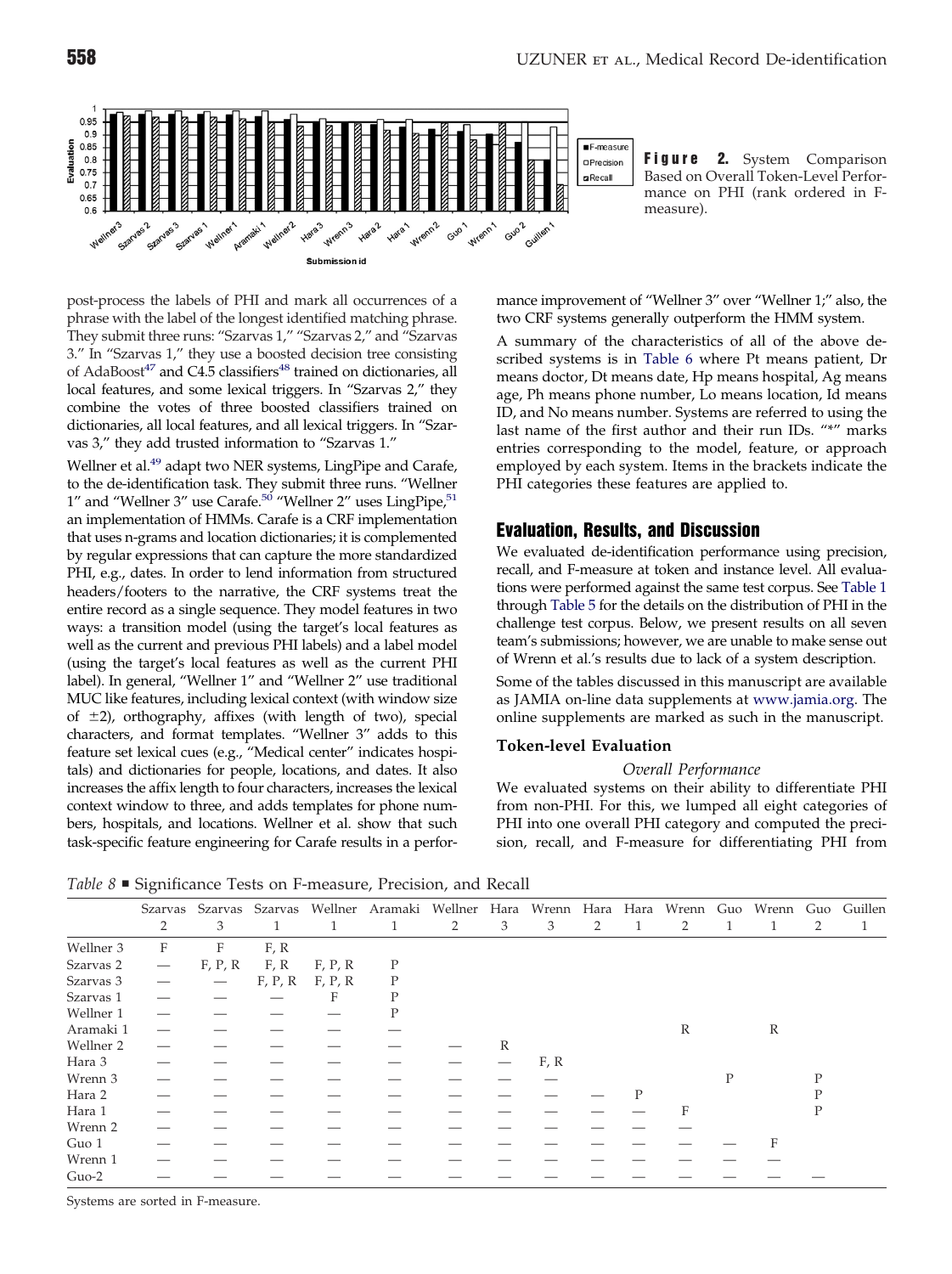non-PHI. We report performance only on PHI (see Table 7, available in the on-line data supplements).

[Figure 2](#page-8-0) demonstrates that recall shows more variance than precision among the sixteen system runs. This is not surprising. Almost all of the systems used patterns, e.g., regular expressions or rules, for recognizing the format of the PHI (see [Table 6\)](#page-6-0). This led to high precision. However, our data consist of large amounts of ungrammatical text with possible misspellings, arbitrary abbreviations, etc. In addition, even for very structured PHI such as phone numbers, standard format assumptions do not always hold, e.g., *678- 233-5033, x 549*, and *160-6305, x 2644*. This makes it difficult to capture some PHI with patterns. The machine learning approaches and the features used amend the format patterns (orthography, tokens, POS tags, etc.) but also fail to characterize all PHI. The relative strengths of the employed learning methods and features account for most of the variance in recall.

#### *Analysis*

[Table 8](#page-8-0) shows that the performances of most pairs of systems are significantly different from each other. In this table, "F," "P," and "R" mark the pairs of systems that are *not* significantly different at  $\alpha = 0.1$  in F-measure, precision, and recall, respectively. Note that we only mark the upper diagonal due to symmetry. Note also that the top four systems are not significantly different from each other in F-measure.

Among the submissions, "Guillen 1" is the only solely rulebased system; therefore, we use it as a baseline for comparison. All other systems augment rules with machine learning techniques to some extent. The systems that take advantage of machine learning generally perform significantly better than the baseline. Among the systems that use machine learning, "Guo 1" is the only one that does not employ any regular expression templates as features. With the exception of "Guo 2," all of the machine learning systems that employ regular expression templates as features perform significantly better than "Guo 1." Hybrid systems such as Hara's that employ rules for certain PHI categories and machine learning with regular expression template features for others generally fall behind the systems that use regular expression template features for all PHI categories.

Overall, statistical learning systems with regular expression template features for all PHI categories perform best. They are followed by hybrid systems combining rules for some PHI categories with learning for others, pure learning systems without regular expression template features or supplementary rules, and pure rule-based systems, in that order.

*Best Systems.* Among learning systems with template features, "Wellner 3," "Szarvas 2," "Szarvas 3," and "Szarvas 1" are the best performers in terms of F-measure. "Wellner 1," "Szarvas 2," "Szarvas 3," "Aramaki 1," and "Szarvas 1" give the best precision. "Wellner 3," "Szarvas 1," "Szarvas 2," and "Szarvas 3" give the best recall. In general, Wellner's and Aramaki's systems take a sequence tracking approach to de-identification and use CRFs to map features to PHI. Szarvas' systems classify individual tokens with boosted decision trees.



Detailed review of the CRF systems, "Wellner 1," "Wellner 3," and "Aramaki 1," shows that the reliance on majority labels does not significantly improve the precision of "Aramaki 1" but lowers its recall significantly. This is due to the ambiguity between PHI and non-PHI. For example, one of our records contains references to *DRS. RIGHT AND SIGNS* where a majority of the occurrences of both *RIGHT* and *SIGNS* are marked as non-PHI. When compared to "Wellner 1," the task-specific feature engineering in "Wellner 3" improves recall; more specifically, the lexical cues of "Wellner 3" trade precision for recall. For example, this system marks all acronyms with the lexical cue "H" as a hospital when only some such acronyms in fact are, e.g., *BPH* in *prostatectomy for BPH* stands for *Benign Prostatic Hyperplasia*. Szarvas et al. show that decision trees give competitive performance to CRFs in token-level classification of PHI. According to Szarvas' own analysis,<sup>46</sup> frequency information and trusted PHI help improve system F-measures. Their frequency information consists of term frequency (tf), lowercase/uppercase ratio, etc. Low tf tends to indicate some categories of PHI, e.g., IDs. Similarly, lowercase/uppercase ratio is a good indicator of names. For example, typical names either consist of all uppercase letters, e.g., *DR. RIGHT*, or are capitalized, e.g., *Dr. Kaystkote*. Hence, if lowercase to uppercase ratio is close to 0 or around 1–1/*l* (where *l* is averaged word length), it is highly likely that the target is in a name. Frequency information, when combined with lexical triggers for doctors, patients, locations, and hospitals, can be effective in predicting these PHI categories. The best lexical cues come from the trusted PHI obtained from structured headers and footers of the records. For example, *TR*, *DD*, *TD*, and *CC* lines of the footer in Figure 3 clearly mark doctors, dates, dates, and doctors respectively.

*Performance on PHI Categories* In addition to overall system evaluation on distinguishing PHI from non-PHI, we evaluated systems for their ability to recognize the exact category of PHI. Given the differences in the percentages of out-of-vocabulary and ambiguous tokens included in each PHI category, we present results on each category separately (please see Tables 9 through 11 in the on-line data supplement). The results summarized in [Figure 4,](#page-10-0) [Figure 5,](#page-10-0) and [Figure 6](#page-10-0) show that all systems have the hardest time when identifying locations (F-measures below 80%) and phone numbers (F-measures generally below 90%). For all other PHI categories, including the categories with the highest ambiguities and most out-ofvocabulary tokens (i.e., hospitals and doctors), the system performances are generally comparable to, if not better than, their overall performance. Of the systems that are not in the top five in overall performance, "Hara 3" is among the top three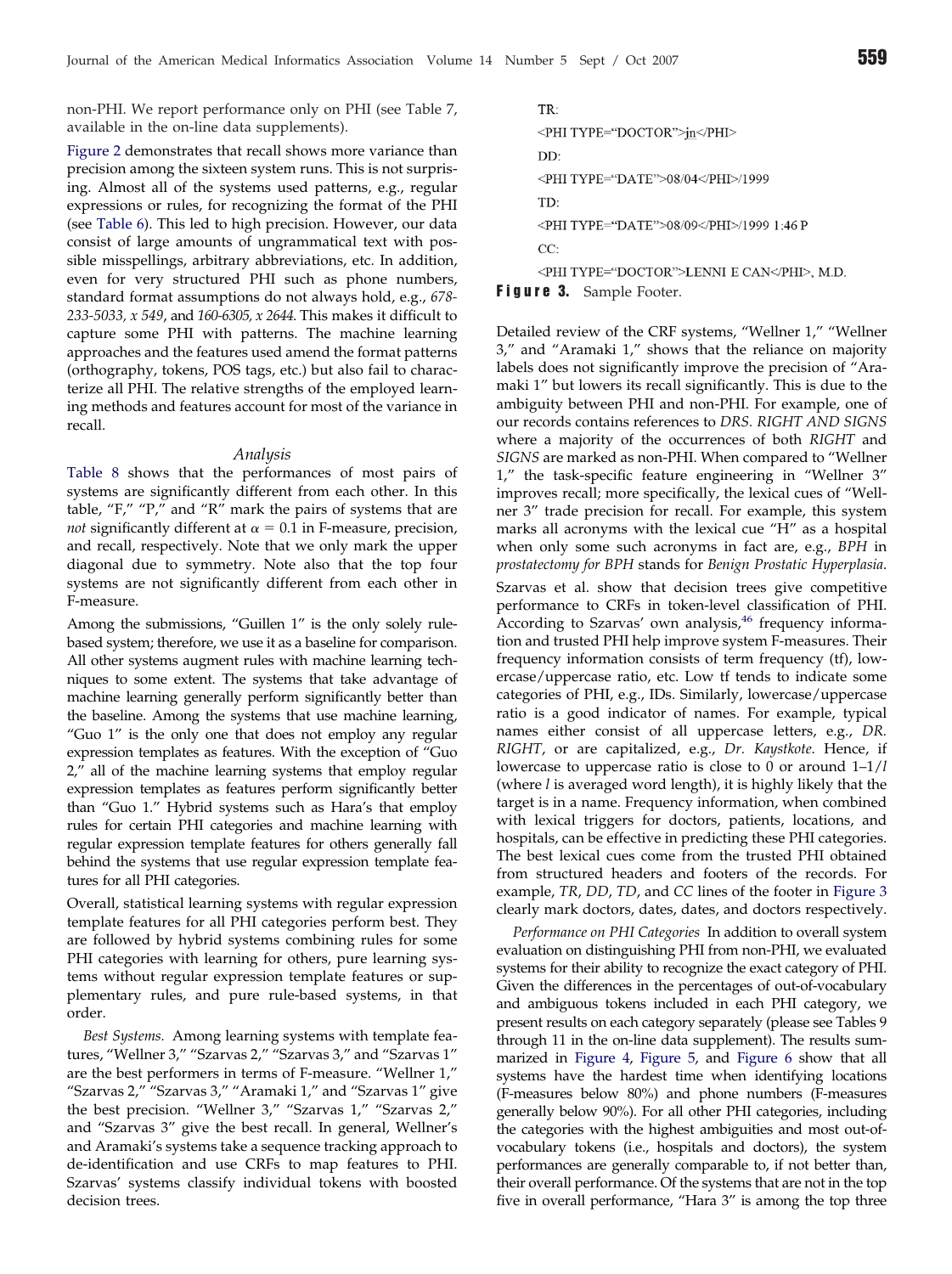<span id="page-10-0"></span>

systems in recognizing patients; this system gives its worst performance on locations.

For locations, poor performance is partly caused by the presence of few training examples. In the training set, only 144 instances (302 tokens) of locations exist (compare to other PHI categories in [Table 1\)](#page-2-0). The ability to learn locations is further limited by the fact that, unlike hospitals that are indicated by many lexical cues such as "admitted to," "transferred to," "Medical Center," and "Hospital," locations have few lexical cues. Even the system with the best performance on locations, i.e., "Wellner 3," completely misses 38, partially matches 7, and mislabels as hospitals 5 of the 119 location instances present in the test corpus. Its partial matches tend to miss the abbreviations associated with states, e.g., MA.





For phone numbers, examination of system responses show that many systems suffered from lack of comprehensive rules. Even the system with the best performance on phone numbers, i.e., "Aramaki 1," missed the phone number (*692*) *673 3025*, the pager number *917070-7689*, the extensions in *678-233-5033, x549* and in *160-6305, x2644*, and the area code in *337-4296, 936*. All of these PHI are considered phone numbers but deviate from the rules dedicated to recognizing phone numbers by "Aramaki 1." In general, deviation from the expected templates complicate the recognition of phone numbers, which already suffer from a lack of training examples (174 instances consisting of 201 tokens in training data).

## **Results on Ambiguous and Out-of-Vocabulary PHI Tokens**

To gain insight into the strengths of systems on out-of-vocabulary and ambiguous PHI tokens, we analyzed their performance on such tokens in the challenge test corpus separately. We found that the top six systems in [Figure 2](#page-8-0) are in the top six in terms of performance on out-ofvocabulary PHI also. Given the dominance of out-ofvocabulary PHI in the test corpus, this observation is not surprising.



**Figure 7.** F-measure on Out-of-Vocabulary and Ambiguous PHI. Sorted by Performance on Out-of-Vocabulary PHI.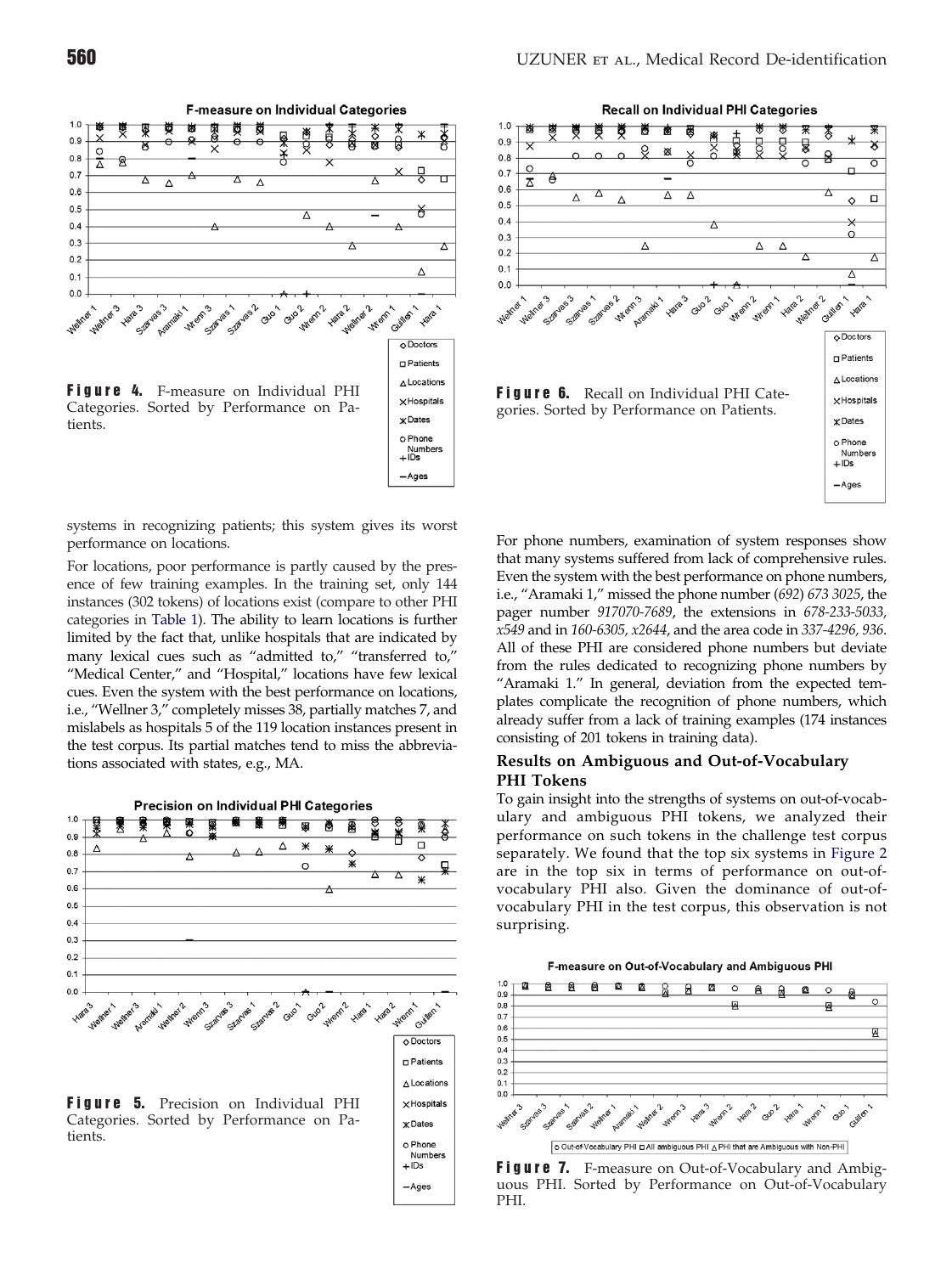**Figure 8.** System Comparison Based on Overall Instance-Level Performance on PHI (rank ordered by F-measure). Guillen's output did not meet our instance-level evaluation requirements and was therefore excluded from this evaluation.



In addition to performance on out-of-vocabulary PHI, [Figure 7](#page-10-0) shows the performance of systems in classifying ambiguous tokens into PHI and non-PHI categories, taking into consideration all ambiguities (including inter-PHI ambiguities) and taking into consideration only the PHI tokens that are ambiguous with non-PHI (please see Tables 12 through 14 in the on-line supplements). We see that "Guillen 1" gives the worst performance on ambiguous PHI tokens. This implies that Guillen's rules capture the features present in unambiguous PHI tokens but don't generalize well to ambiguous data. For the systems that employ machine learning with local features, performances on ambiguous PHI tokens are comparable to performances on all PHI. Note that systems using dictionaries also use abundant local features, thus their performances on ambiguous PHI tokens show no significant difference from overall performances, e.g., "Wellner 3," Szarvas et al.'s systems, and Aramaki et al.'s systems. Local features by themselves can recognize ambiguous PHI tokens and produce comparable results.

#### **Instance-level Evaluation**

In addition to token-level evaluation, we performed instancelevel evaluation. We measured the performance of systems on differentiating instances of PHI from non-PHI, without any regard to the exact categories of PHI. Figure 8 shows that the top performing systems in token-level evaluation also gave the best performance in instance-level evaluation. Please refer to Table 15 in the on-line data supplements for details.

Figure 8 confirms the findings in [Figure 2](#page-8-0) and shows that the systems differ more in recall than in precision. However, comparing Figure 8 with [Figure 2](#page-8-0) also shows that all system performances are lower at the instance-level than they are at token-level. This is expected because instance-level evaluation gives systems no partial credit for marking part of a PHI instance correctly. It only gives credit for instances that are marked exactly correctly.

#### *Significance Testing*

Significance tests gave similar results on instance-level evaluation as they did on token-level. Resulting matrices are shown in [Table 16.](#page-12-0) Again, "F," "P," and "R" mark the pairs of systems that are *not* significantly different at  $\alpha = 0.1$  in F-measure, precision, and recall respectively.

Findings on instance-level evaluation confirm the results of token-level evaluation. In particular, despite the change in their absolute rankings relative to each other, "Szarvas 3," "Szarvas 2," "Szarvas 1," "Wellner 3," and "Wellner 1" are still the top five systems.

#### **Common Errors**

Analysis of the errors of the top six systems by Aramaki et al., Szarvas et al., and Wellner et al. show that ambiguous and out-of-vocabulary PHI play a role in the overall performance of the systems. Some ambiguous and out-of-vocabulary PHI cause missed or partially recognized PHI. Overall:

- All of the top six systems perform generally well on patients; they only miss very few ambiguous and out-ofvocabulary patient names such as *Randdor So*.
- All of the top six systems are challenged by ambiguous and out-of-vocabulary entries in doctors. In particular, they tend to miss the ambiguous token *Can* in *Ettrent Can* and fail to recognize the out-of-vocabulary *Freierm , Le*. In addition, the lack of correct punctuation in the records affects the performance of these systems in recognizing the doctor names correctly. In particular, many doctor names are followed immediately by the name of the hospital that the doctor is affiliated with; however, the records lack the correct punctuation that would mark the end of the doctor name and the beginning of the hospital name, e.g., *Dr. Fa Knottippsfyfe Fairm of Ijordcompmac Hospital*, i.e., *Dr. Fa Knottippsfyfe Fairm* who works at the *Ijordcompmac Hospital*. The systems are able to only partially recognize many such PHI.
- All of the top six systems make mistakes on marking locations such as *South Dakota Rangers* and *Port Authorities*. They also miss ambiguous and out-of-vocabulary locations such as *Ph*, *Goo*, and *Apem*.
- Among the top six, "Aramaki 1" has an especially hard time on and only partially recognizes many hospitals. In particular, this system misses *Ingree and Ot of* in the phrase *Ingree and Ot of Weamanshy Medical Center*; it misses the tokens *Fairm of* in the phrase *Fairm of Ijordcompmac Hospital*; and it over-marks the tokens *Cardiac Surgical* in the phrase *Nilame Hospital Cardiac Surgical*.
- Surprisingly, effective removal of dates proves to be non-trivial. We observe that dates are highly ambiguous with medical measurements and the systems tend to miss some dates with even standard formats, e.g., *9/10*.

#### **Generalization and Practical Use**

The results of evaluations summarized in this paper are quite encouraging and suggest that the best techniques are able to find nearly all instances of PHI in the test data. We are left with two important unanswered questions:

- 1. Does success on this challenge problem extrapolate to similar performance on other, untested data sets?
- 2. Can health policy makers rely on this level of performance to permit automated or semi-automated disclosure of health data for research purposes without undue risk to patients?

Unfortunately, we have strong reasons to suspect that extrapolation will be difficult. We have noted that a number of the systems took advantage of the specific organization of dis-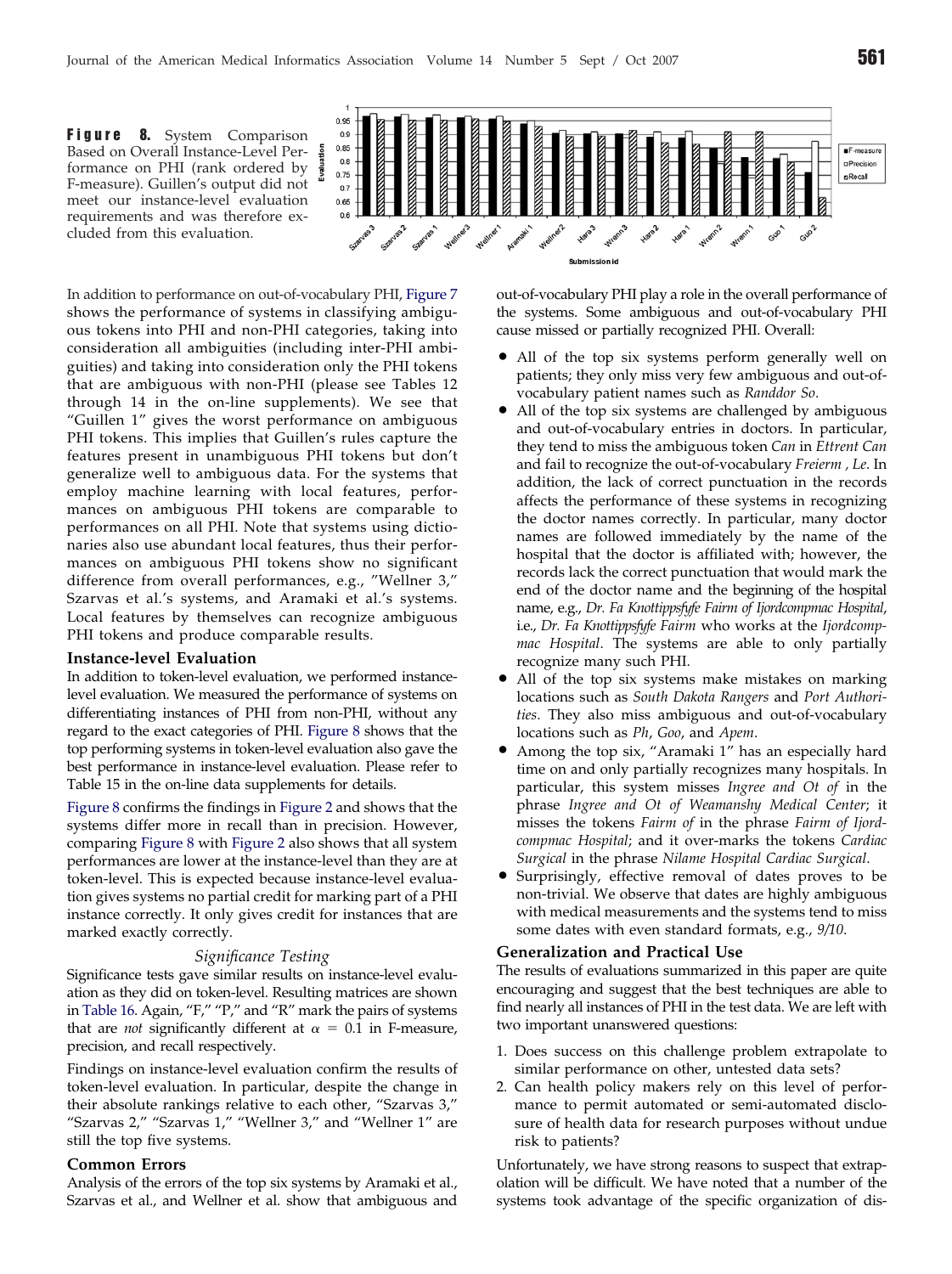|                      | Szarvas                  | Szarvas                  | Wellner | Wellner      | Aramaki | Wellner | Hara    | Wrenn       | Hara         | Hara | Wrenn | Wrenn | Guo          | Guo |
|----------------------|--------------------------|--------------------------|---------|--------------|---------|---------|---------|-------------|--------------|------|-------|-------|--------------|-----|
|                      | 2                        | 1                        | 3       | $\mathbf{1}$ | 1       | 2       | 3       | 3           | 2            | 1    | 2     | 1     | $\mathbf{1}$ | 2   |
| Szarvas 3            | F, P, R                  | R                        | F, R    |              |         |         |         |             |              |      |       |       |              |     |
| Szarvas <sub>2</sub> | $\overline{\phantom{0}}$ | F, R                     | F, R    |              |         |         |         |             |              |      |       |       |              |     |
| Szarvas 1            |                          | $\overline{\phantom{m}}$ | F, R    | $\mathbf P$  |         |         |         |             |              |      |       |       |              |     |
| Wellner 3            |                          |                          |         | P            |         |         |         |             |              |      |       |       |              |     |
| Wellner 1            |                          |                          |         |              |         |         |         |             |              |      |       |       |              |     |
| Aramaki 1            |                          |                          |         |              |         |         |         |             |              |      |       |       |              |     |
| Wellner 2            |                          |                          |         |              |         |         | F, P, R | $\mathbf F$ | P            | P    |       |       |              |     |
| Hara 3               |                          |                          |         |              |         |         |         | F           | $\mathbf{P}$ | P    |       |       |              |     |
| Wrenn 3              |                          |                          |         |              |         |         |         |             |              |      |       |       |              | P   |
| Hara 2               |                          |                          |         |              |         |         |         |             |              | P    |       |       |              |     |
| Hara 1               |                          |                          |         |              |         |         |         |             |              |      |       |       |              |     |
| Wrenn 2              |                          |                          |         |              |         |         |         |             |              |      |       | R     |              |     |
| Wrenn 1              |                          |                          |         |              |         |         |         |             |              |      |       |       | F            |     |
| Guo 1                |                          |                          |         |              |         |         |         |             |              |      |       |       |              |     |

<span id="page-12-0"></span>*Table 16* • Significance Test on Instance-Level F-measure, Precision, and Recall

charge summaries that are characteristic of the institution from which these were drawn. We have also observed, anecdotally, that a Web-based demonstration program of our own construction, but based on techniques very similar to those evaluated here, did well on test data but suffers occasional serious lapses when challenged with volunteered examples not drawn from our own data[.31](#page-13-0) For example, in almost all of the challenge data set (both training and test sets), patients are referred to as *Mr. Smith* or *Ms. Jane Doe*, and never as *Bill* or *Sam Smith*. Therefore, machine learning methods overfit the data's style and learn to rely heavily on lexical clues such as *Ms*. These and other similar observations argue that systems should be trained on much larger and more heterogeneous data sets in order to allow their developers to judge more accurately how well they really perform. Studies on confusion set disambiguation, i.e., "choosing the correct use of a word given a set of words with which it is commonly used," demonstrate that three orders of magnitude larger data sets lead to significantly improved performance using unchanged methods;<sup>52</sup> we suspect that the same would be true of de-identification. However, because creation of gold standard data sets is very time consuming and because this process requires access to sensitive patient data, it may be very difficult to increase the data set a thousand fold. Instead, we anticipate that unsupervised techniques, perhaps bootstrapped from data de-identified by programs such as those reported here, will need to be developed.

The second question, "how good is good enough?," combines many diverse issues of ethics, liability, law, and regulations with the performance questions we report on here. We are not aware of strict criteria to be enforced by Institutional Review Boards when they agree that release of (nearly completely) de-identified data is safe. We know from past experience that human performance on de-identification tasks is imperfect and some studies show that computer algorithms perform at least as well.<sup>11</sup> A currently popular approach is to approve release of data for research only under a limited data use agreement, where the recipient agrees contractually not to try to re-identify patients. In this case, institutions rely on automated de-identification methods only to reduce the risk of inadvertent disclosure. The need for such agreements to use data does, however, inject delays and may discourage widespread legitimate data exploitation.

## **Conclusion**

In this paper, we described the i2b2 shared-task on de-identification, including the details of data preparation, overview of participating systems, details of evaluation metrics, and our findings. Our analysis shows that statistical learning systems utilizing rule templates as features give the best de-identification performance on our corpus, followed by hybrid systems of rules and machine learning, pure machine learning systems without rule features or supplementary rules, and pure rulebased systems, in that order. Results indicate that although ambiguity of tokens can deteriorate performance, out-of-vocabulary PHI can be effectively identified in this corpus.

Overall, the systems reviewed in this paper show that much can be accomplished to de-identify data with the best techniques. Future challenges remain, including the need to make systems robust to greater variation in challenge data, e.g., data from different sources and of different formats, and policy issues to delineate the circumstances under which automated de-identification methods can be safely used.

#### **References** ■

- 1. Berner E, Detmer D, Simborg D. Will the Wave Finally Break? A Brief View of the Adoption of Electronic Medical Records in the United States. J Am Med Inform Assoc 2005;12:3–7.
- 2. Miller R. Medical Diagnostic Decision Support Systems—Past, Present, and Future: a Threaded Bibliography and Brief Commentary. J Am Med Inform Assoc 1994;1:8 –27.
- 3. Rollman B, Hanusa B, Gilbert T, Lowe H, Kapoor W, Schulberg H. The Electronic Medical Record. Arch Intern Med 2001;161:89.
- 4. Cao H, Stetson P, Hripcsak G. Assessing Explicit Error Reporting in the Narrative Electronic Medical Record Using Keyword Searching. J Biomed Inform 2004;36:99 –105.
- 5. Chapman W, Bridewell W, Hanbury P, Cooper G, Buchanan B. A Simple Algorithm for Identifying Negated Findings and Diseases in Discharge Summaries. J Biomed Inform 2001;34: 301–10.
- 6. Chapman W, Christensen L, Wagner M, Haug P, Ivanov O, Dowling J, Olszewski R. Classifying Free-text Triage Chief Complaints into Syndromic Categories with Natural Language Processing. Art Intell Med 2005;33:31– 40.
- 7. Friedman C, Shagina L, Lussier Y, Hripcsak G. Automated Encoding of Clinical Documents Based on Natural Language Processing. J Am Med Inform Assoc 2004;11:392– 402.
- 8. Huang Y, Lowe H, Klein D, Cucina R. Improved Identification of Noun Phrases in Clinical Radiology Reports Using a High-Perfor-